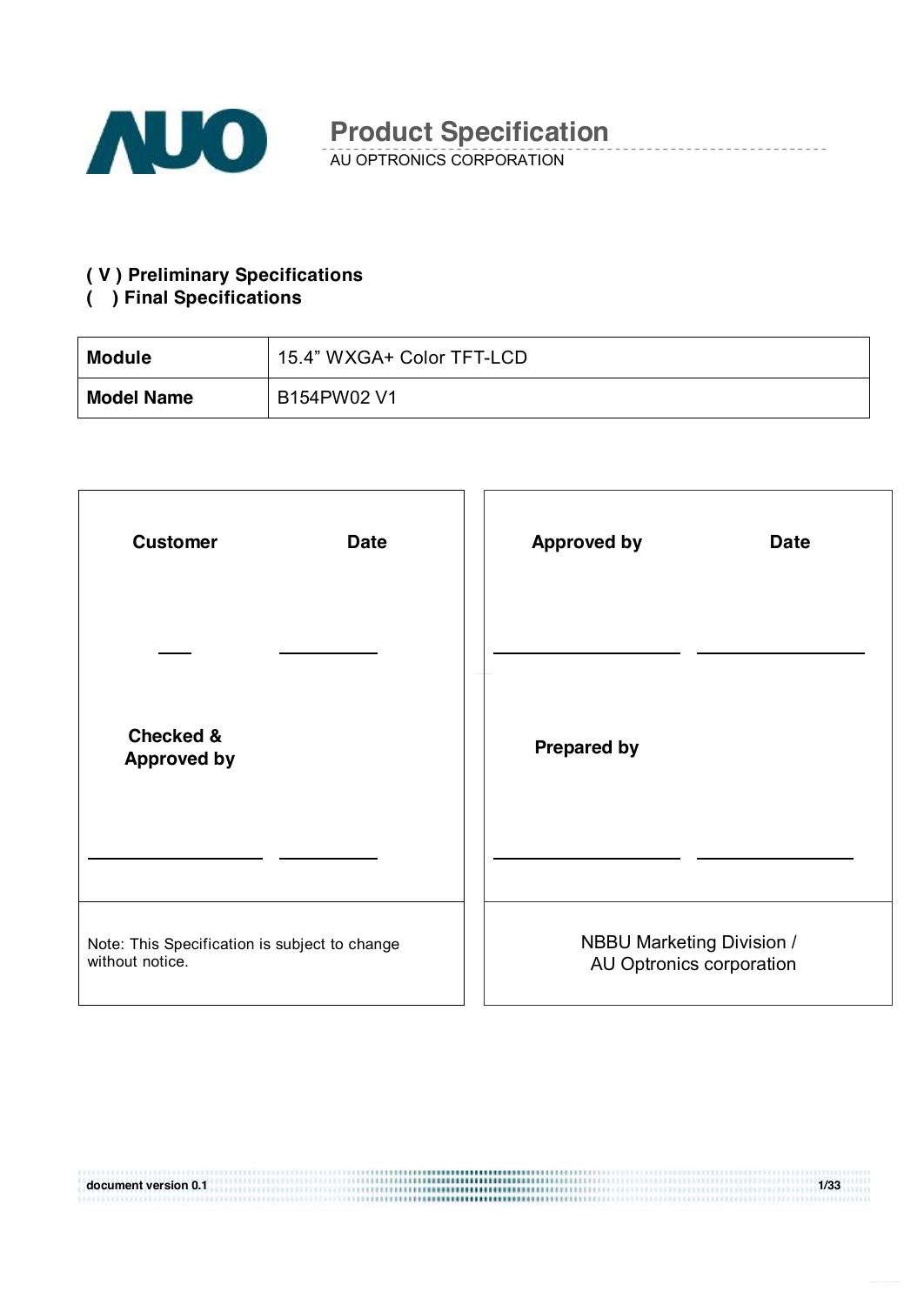

# **Contents**

-----------

| 27 |
|----|
|    |
|    |
|    |
|    |
|    |

| document version 0.1 | ,,,,,,,,,,,,,,,,,,,,,,,,,,,,,,,,,, | 2/33 |
|----------------------|------------------------------------|------|
|                      |                                    |      |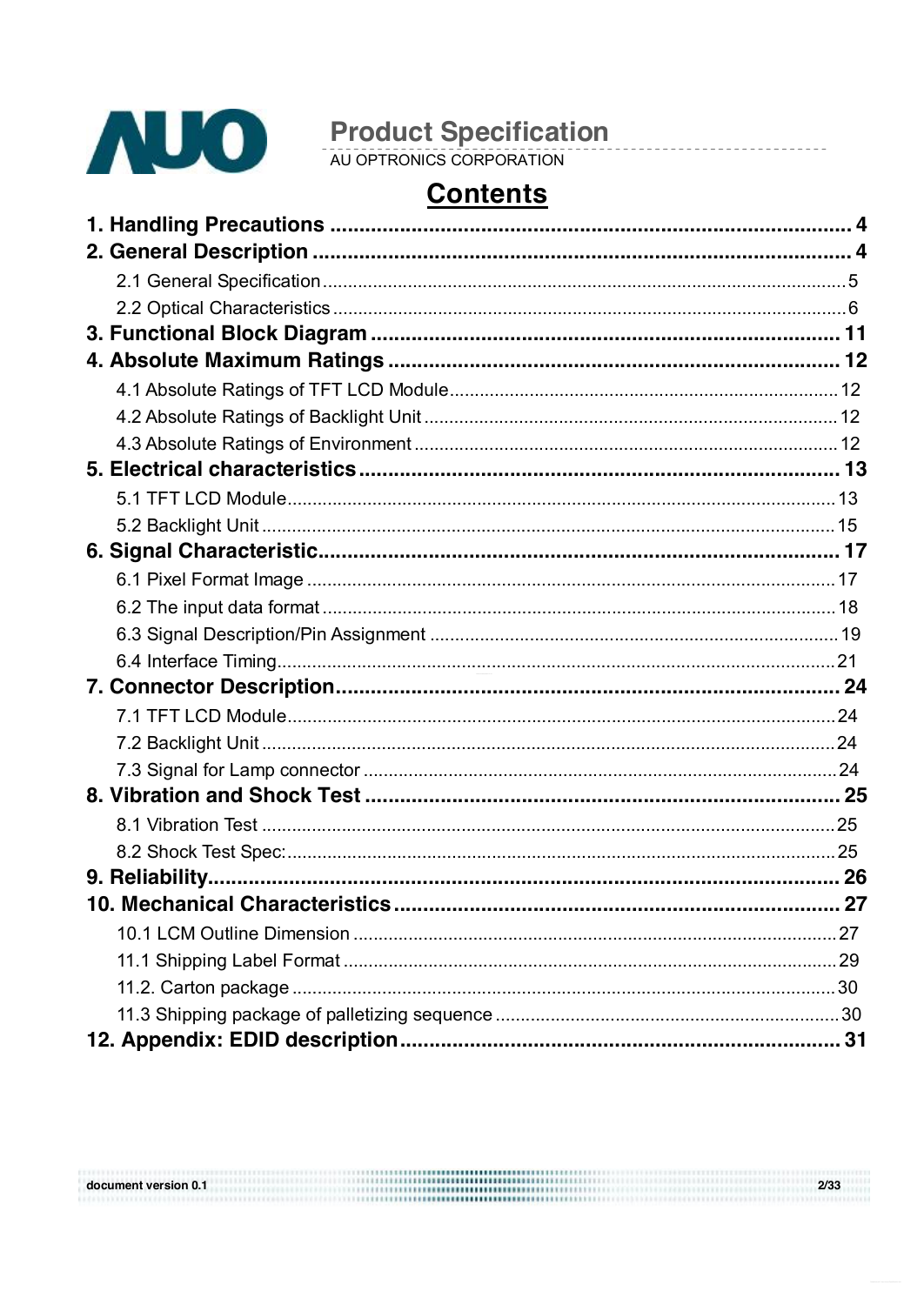

AU OPTRONICS CORPORATION

# **Record of Revision**

| Version and Date   Page |     | Old description                   | <b>New Description</b> | <b>Remark</b> |
|-------------------------|-----|-----------------------------------|------------------------|---------------|
| 0.1 2006/12/25          | All | <b>First Edition for Customer</b> |                        |               |
|                         |     |                                   |                        |               |

| document version 0.1 | <b></b> | 3/33 |
|----------------------|---------|------|
|                      |         |      |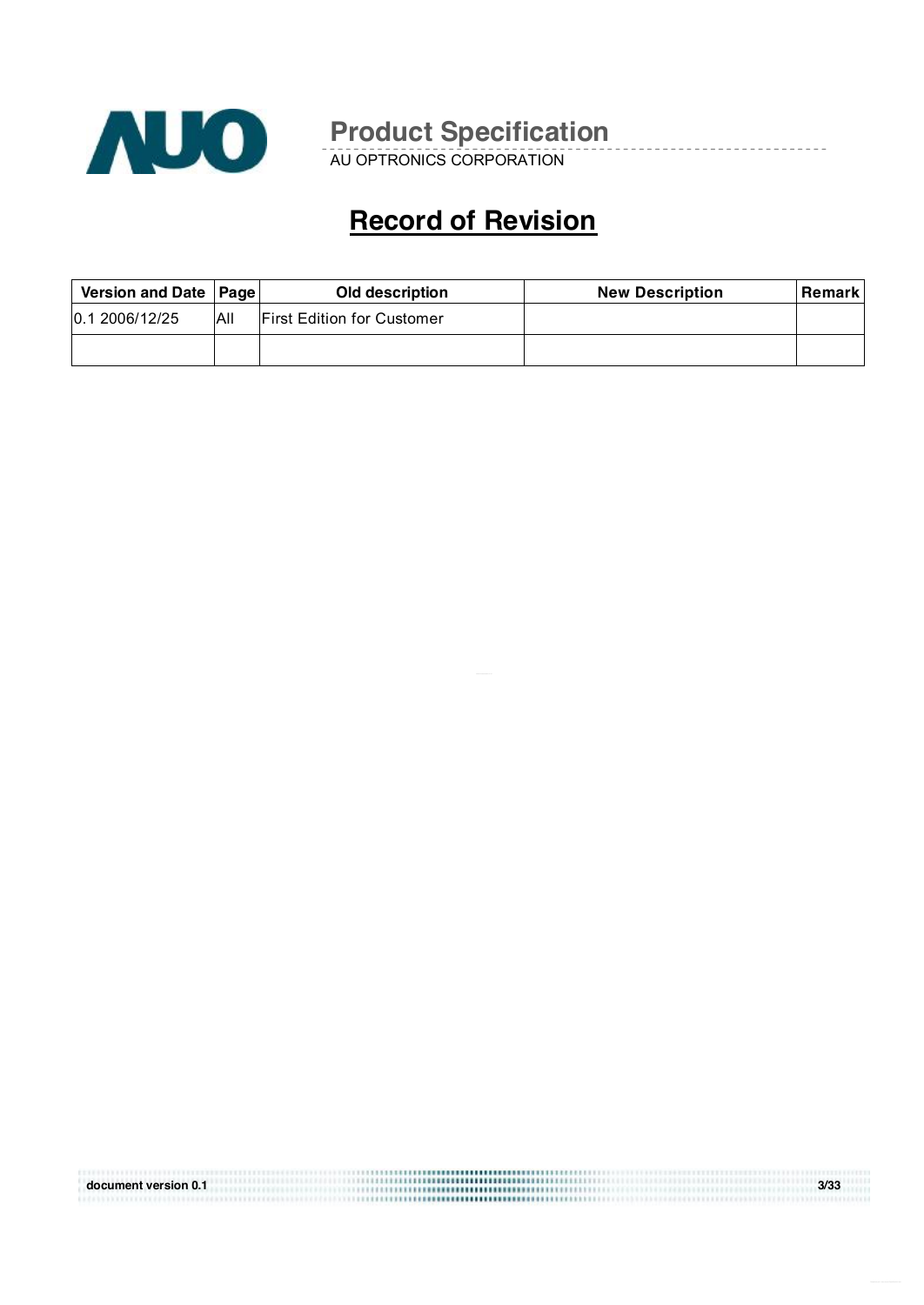

AU OPTRONICS CORPORATION

#### **1. Handling Precautions**

- 1) Since front polarizer is easily damaged, pay attention not to scratch it.
- 2) Be sure to turn off power supply when inserting or disconnecting from input connector.
- 3) Wipe off water drop immediately. Long contact with water may cause discoloration or spots.
- 4) When the panel surface is soiled, wipe it with absorbent cotton or other soft cloth.
- 5) Since the panel is made of glass, it may break or crack if dropped or bumped on hard surface.
- 6) Since CMOS LSI is used in this module, take care of static electricity and insure human earth when handling.
- 7) Do not open nor modify the Module Assembly.
- 8) Do not press the reflector sheet at the back of the module to any directions.
- 9) In case if a Module has to be put back into the packing container slot after once it was taken out from the container, do not press the center of the CCFL Reflector edge. Instead, press at the far ends of the CFL Reflector edge softly. Otherwise the TFT Module may be damaged.
- 10)At the insertion or removal of the Signal Interface Connector, be sure not to rotate nor tilt the Interface Connector of the TFT Module.
- 11) After installation of the TFT Module into an enclosure (Notebook PC Bezel, for example), do not twist nor bend the TFT Module even momentary. At designing the enclosure, it should be taken into consideration that no bending/twisting forces are applied to the TFT Module from outside. Otherwise the TFT Module may be damaged.
- 12)Cold cathode fluorescent lamp in LCD contains a small amount of mercury. Please follow local ordinances or regulations for disposal.
- 13)Small amount of materials having no flammability grade is used in the LCD module. The LCD module should be supplied by power complied with requirements of Limited Power Source(, IEC60950 or UL1950), or be applied exemption.
- 14)The LCD module is designed so that the CCFL in it is supplied by Limited Current Circuit(IEC60950 or UL1950). Do not connect the CCFL in Hazardous Voltage Circuit.

### **2. General Description**

B154PW02 V1 is a Color Active Matrix Liquid Crystal Display composed of a TFT LCD panel, a driver circuit, and backlight system. The screen format is intended to support the WXGA+

| document version 0.1 | ,,,,,,,,,,,,,,,,,,,,,,,,,,,,,,,,,,,, | 4/33 |
|----------------------|--------------------------------------|------|
|                      |                                      |      |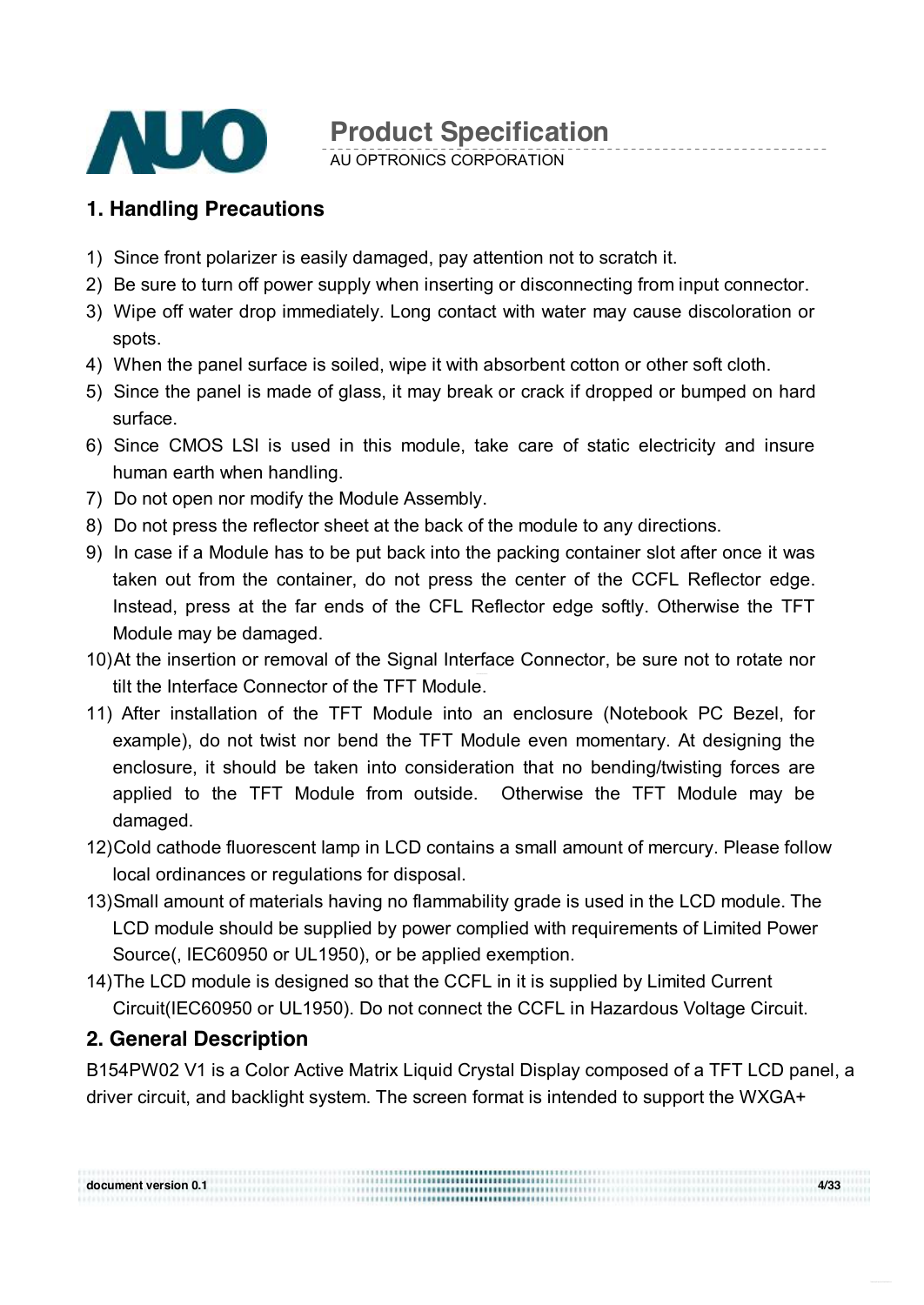

AU OPTRONICS CORPORATION

(1440(H) x 900(V)) screen and 262k colors. All input signals are LVDS interface compatible. Inverter of backlight is not included.

B154PW02 V1 is designed for a display unit of notebook style personal computer and industrial machine.

#### **2.1 General Specification**

The following items are characteristics summary on the table at 25 ℃ condition:

| <b>Items</b>                                                 | <b>Unit</b>            | <b>Specifications</b>                                                 |
|--------------------------------------------------------------|------------------------|-----------------------------------------------------------------------|
| Screen Diagonal                                              | [mm]                   | 391 (15.14W")                                                         |
| <b>Active Area</b>                                           | [mm]                   | 331.2 X 207.0                                                         |
| Pixels H x V                                                 |                        | 1440 x 3(RGB) x 900                                                   |
| <b>Pixel Pitch</b>                                           | [mm]                   | 0.23025 x 0.23025                                                     |
| <b>Pixel Arrangement</b>                                     |                        | R.G.B. Vertical Stripe                                                |
| Display Mode                                                 |                        | Normally White                                                        |
| White Luminance (IccFL=6.0mA)<br>Note: IccFL is lamp current | $\lceil cd/m^2 \rceil$ | 250 typ. (5 points average)<br>210 min. (5 points average)<br>(Note1) |
| <b>Luminance Uniformity</b>                                  |                        | 1.25 max. (5 points)                                                  |
| <b>Contrast Ratio</b>                                        |                        | 400 typ<br>300 min.                                                   |
| <b>Optical Rise Time/Fall Time</b>                           | [msec]                 | 4/12 typ.                                                             |
| Nominal Input Voltage VDD                                    | [Volt]                 | $+3.3$ typ.                                                           |
| <b>Power Consumption</b>                                     | [Watt]                 | 6.0 max.(without inverter)                                            |
| Weight                                                       | [Grams]                | 510 typ.<br>535max.                                                   |
| <b>Physical Size</b>                                         | [mm]                   | 344.0 typ. x 222.0 typ. x 6.1 max                                     |
| <b>Electrical Interface</b>                                  |                        | 2-channel LVDS                                                        |
| <b>Surface Treatment</b>                                     |                        | Glare, Hardness 3H,<br>Haze 25%                                       |
| <b>Support Color</b>                                         |                        | Native 262K colors (RGB 6-bit data<br>driver)                         |
| <b>Temperature Range</b>                                     |                        |                                                                       |
| Operating                                                    | $[^{\circ}C]$          | 0 to $+50$                                                            |
| Storage (Non-Operating)                                      | [°C]                   | $-20$ to $+60$                                                        |
| RoHS Compliance                                              |                        | <b>RoHS Compliance</b>                                                |

**document version 0.1 5/33**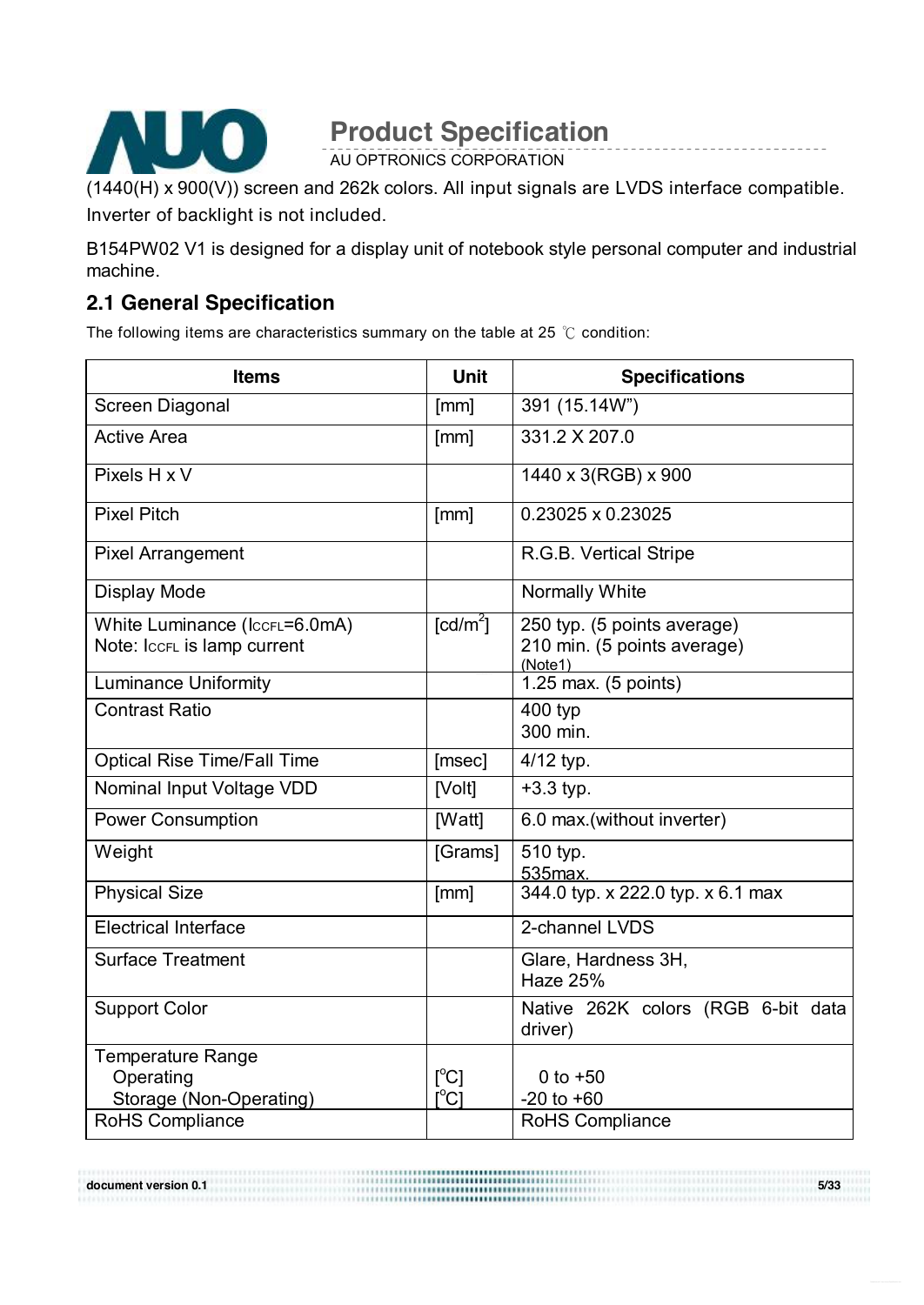

AU OPTRONICS CORPORATION

### **2.2 Optical Characteristics**

The optical characteristics are measured under stable conditions at 25℃ (Room Temperature):

| <b>Item</b>                           | <b>Unit</b>            | <b>Conditions</b>       |                    | Min.  | Typ.  | Max.  | <b>Note</b>    |
|---------------------------------------|------------------------|-------------------------|--------------------|-------|-------|-------|----------------|
| <b>White Luminance</b><br>IccFL=6.0mA | $\lceil cd/m^2 \rceil$ | 5 points average        |                    | 210   | 250   |       | 1, 4, 5.       |
| Viewing Angle                         | [degree]               | Horizontal<br>$CR = 10$ | (Right)<br>(Left)  |       | 70    |       | 8              |
|                                       | [degree]               |                         |                    |       | 70    |       |                |
|                                       | [degree]<br>[degree]   | Vertical<br>$CR = 10$   | (Upper)<br>(Lower) |       | 60    |       |                |
|                                       |                        |                         |                    |       | 60    |       |                |
| <b>Luminance Uniformity</b>           |                        | 5 Points                |                    |       |       | 1.25  | 1              |
| <b>Luminance Uniformity</b>           |                        | 13 Points               |                    |       |       | 1.50  | $\overline{2}$ |
| <b>CR: Contrast Ratio</b>             |                        |                         |                    | 300   | 400   |       | 6              |
| Cross talk                            | $\%$                   |                         |                    |       |       | 4     | $\overline{7}$ |
| <b>Response Time</b>                  | [msec]                 | <b>Rising</b>           |                    |       | 4     | 8     | 8              |
|                                       | [msec]                 | Falling                 |                    |       | 12    | 17    |                |
|                                       | [msec]                 | Rising + Falling        |                    |       | 16    | 25    |                |
| Color / Chromaticity                  |                        | Red x                   |                    | 0.560 | 0.590 | 0.620 | 2,8            |
| Coordinates<br>(CIE 1931)             |                        | Red y                   |                    | 0.315 | 0.345 | 0.375 |                |
|                                       |                        | Green x                 |                    | 0.285 | 0.315 | 0.345 |                |
|                                       |                        | Green y                 |                    | 0.520 | 0.555 | 0.580 |                |
|                                       |                        | Blue x                  |                    | 0.125 | 0.155 | 0.185 |                |
|                                       |                        | Blue y                  |                    | 0.115 | 0.145 | 0.175 |                |
|                                       |                        | White x                 |                    | 0.283 | 0.313 | 0.343 |                |
|                                       |                        | White y                 |                    | 0.289 | 0.329 | 0.359 |                |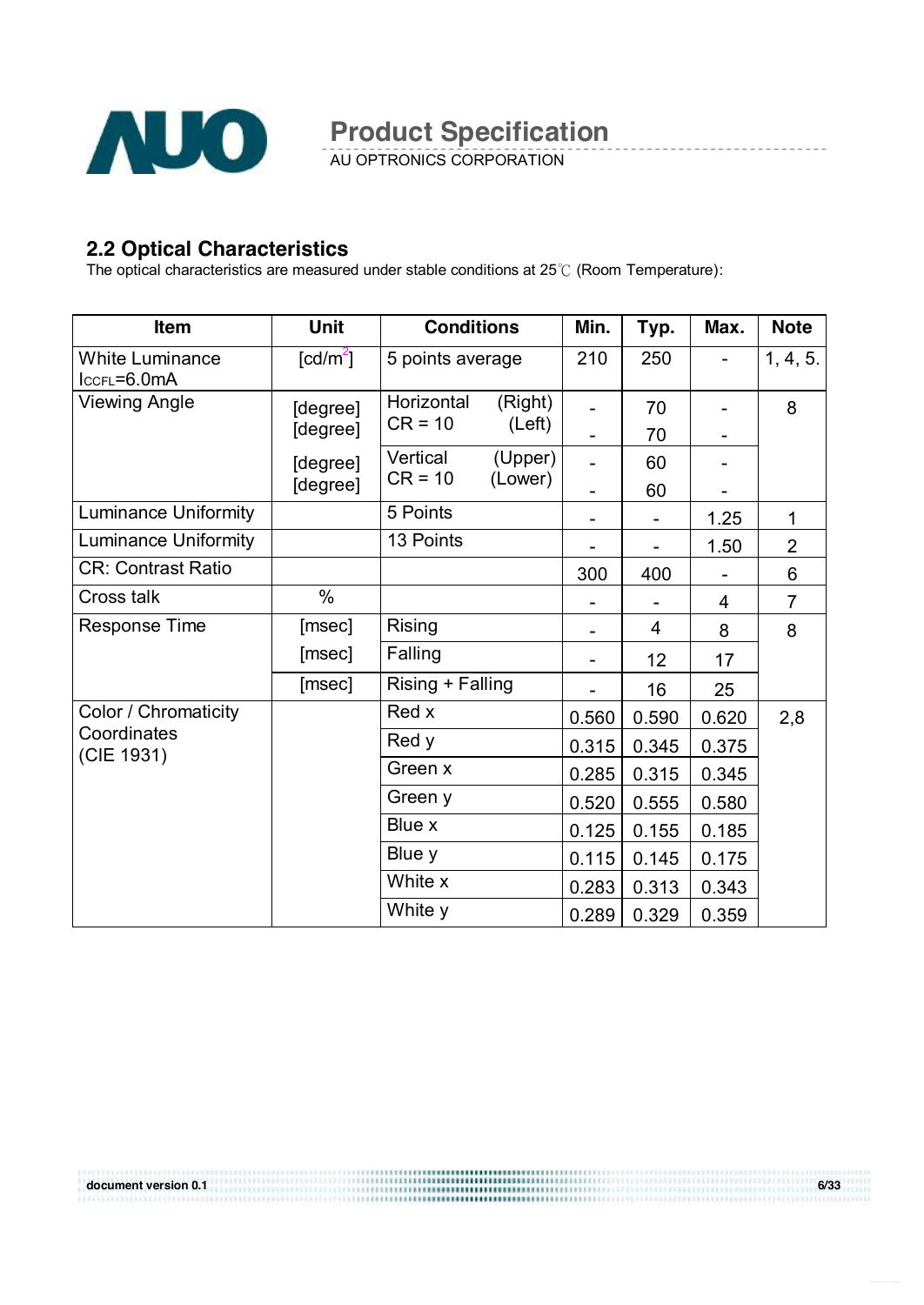

AU OPTRONICS CORPORATION

#### Note 1: 5 points position (Display area : 331.2mm x 207.0mm)



Note 2: 13 points position



Note 3: The luminance uniformity of 5 and 13 points is defined by dividing the maximum luminance values by the minimum test point luminance

|                         | Maximum Brightness of five points     |
|-------------------------|---------------------------------------|
| $\delta$ w <sub>5</sub> | Minimum Brightness of five<br>points  |
|                         | Maximum Brightness of thirteen points |
| $\delta$ W13            | Minimum Brightness of thirteen points |

Note 4: Measurement method

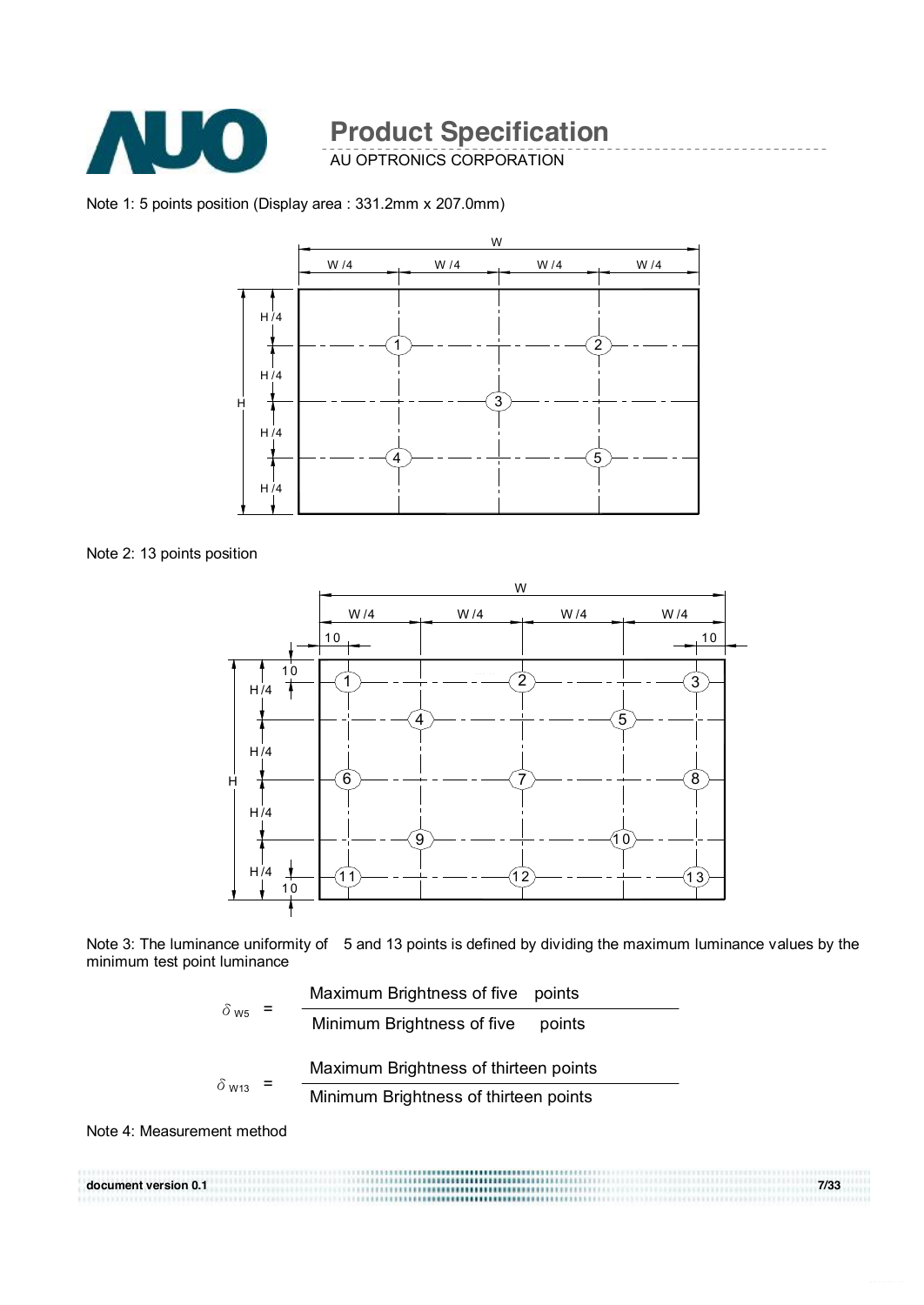

AU OPTRONICS CORPORATION

The LCD module should be stabilized at given temperature for 30 minutes to avoid abrupt temperature change during measuring. In order to stabilize the luminance, the measurement should be executed after lighting Backlight for 30 minutes in a stable, windless and dark room.



Center of the screen

Note 5: Definition of Average Luminance of White  $(Y_1)$ :

Measure the luminance of gray level 63 at 5 points,  $Y_L = [L (1) + L (2) + L (3) + L (4) + L (5)] / 5$ L (x) is corresponding to the luminance of the point X at Figure in Note (1).

Note 6: Definition of contrast ratio:

Contrast ratio is calculated with the following formula.

Contrast ratio (CR)= Brightness on the "White" state Brightness on the "Black" state

Note 7: Definition of Cross Talk (CT)

 $CT = |Y_B - Y_A| / Y_A \times 100$  (%)

**Where** 

YA = Luminance of measured location without gray level 0 pattern (cd/m2)

| document version 0.1 | <b></b><br>,,,,,,,,,,,,,,,,,,,,,,,,,,,,,,,,,,,, | 8/33 |
|----------------------|-------------------------------------------------|------|
|                      | \xxxxx <b>xxxxxxxxxxxxxxxxxx</b> xxxxxxxxxxx    |      |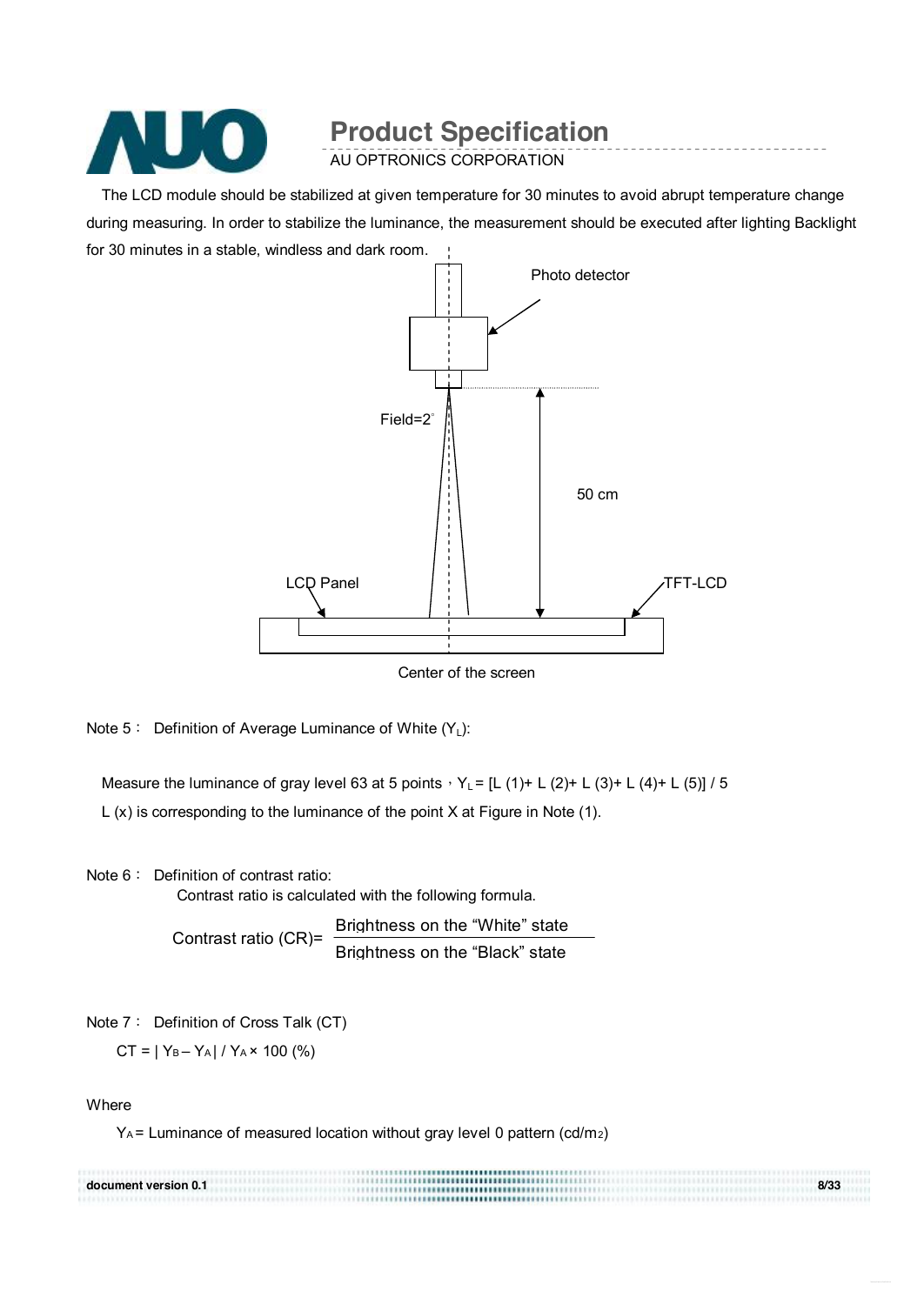

Note 8: Definition of response time:

The output signals of BM-7 or equivalent are measured when the input signals are changed from "Black" to "White" (falling time) and from "White" to "Black" (rising time), respectively. The response time interval between the 10% and 90% of amplitudes. Refer to figure as below.



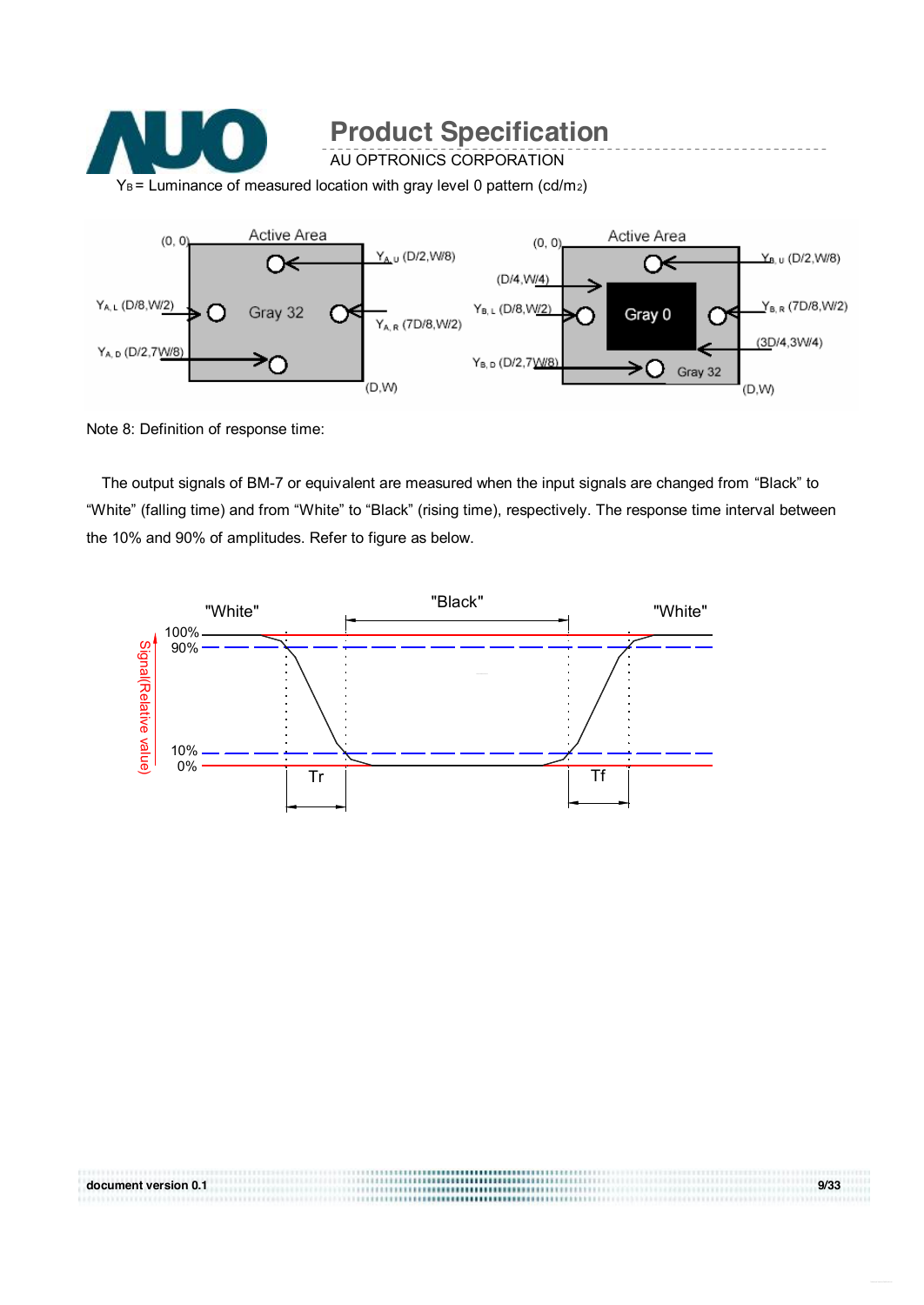

AU OPTRONICS CORPORATION

Note 9. Definition of viewing angle

Viewing angle is the measurement of contrast ratio ≧10, at the screen center, over a 180° horizontal and 180° vertical range (off-normal viewing angles). The 180° viewing angle range is broken down as follows; 90° (θ) horizontal left and right and 90° (Φ) vertical, high (up) and low (down). The measurement direction is typically perpendicular to the display surface with the screen rotated about its center to develop the desired measurement viewing angle.



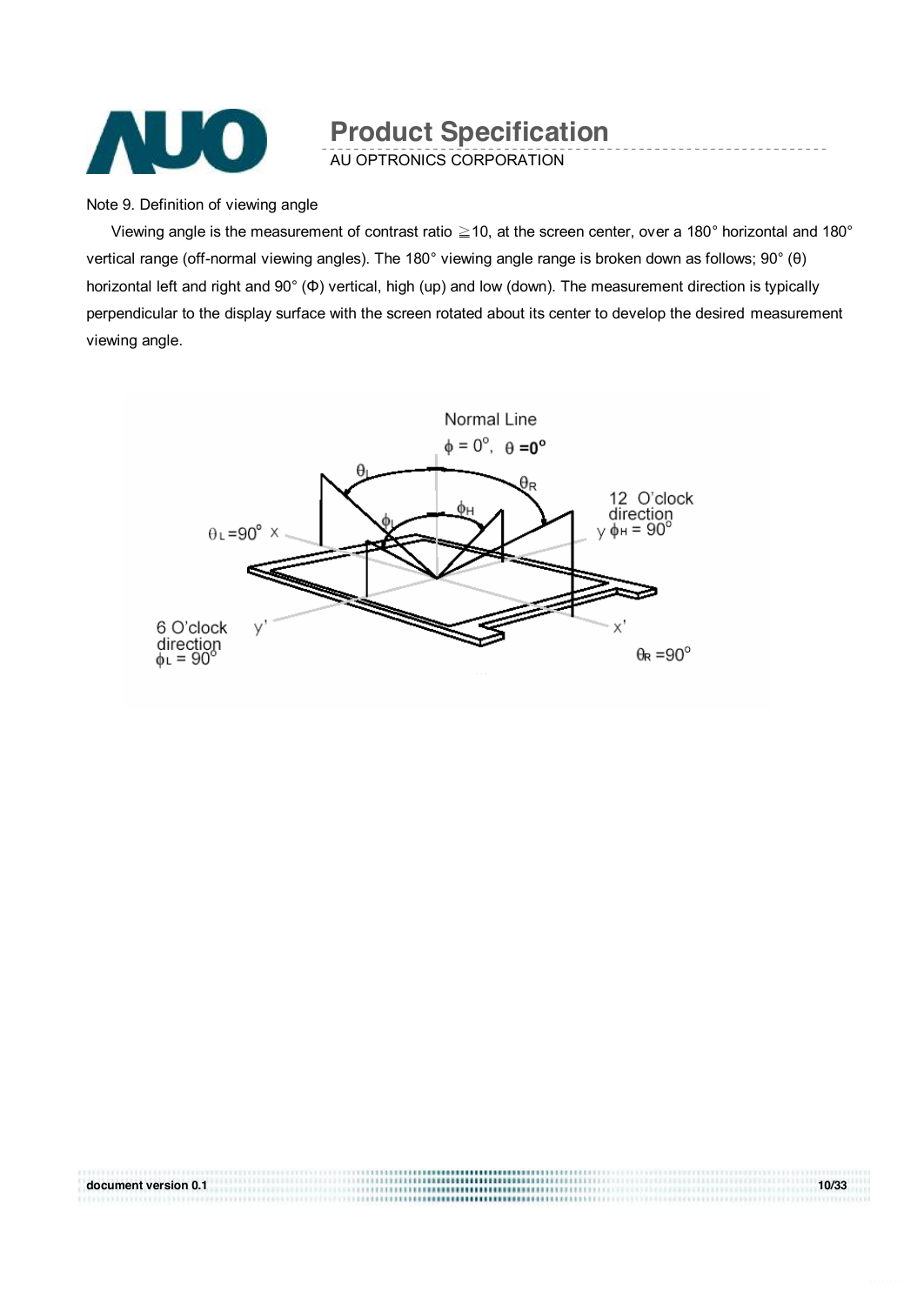

AU OPTRONICS CORPORATION

### **3. Functional Block Diagram**

The following diagram shows the functional block of the 15.4 inches wide Color TFT/LCD Module:



| document version 0.1 | 11/33 |
|----------------------|-------|
|                      |       |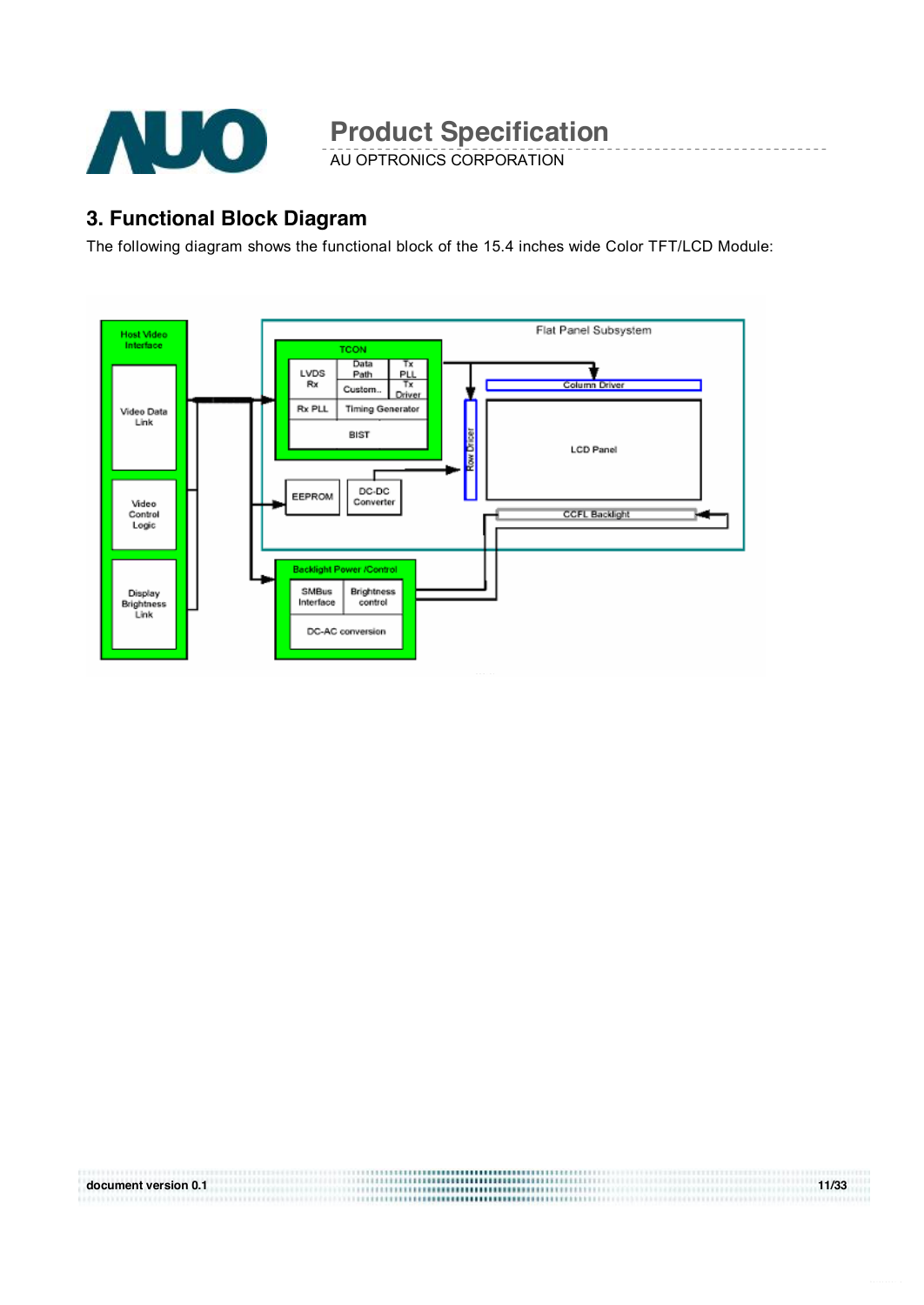

AU OPTRONICS CORPORATION

#### **4. Absolute Maximum Ratings**

Absolute maximum ratings of the module is as following:

#### **4.1 Absolute Ratings of TFT LCD Module**

| <b>Item</b>     | Svmbol          | Min    | Max  | Unit   | <b>Conditions</b> |
|-----------------|-----------------|--------|------|--------|-------------------|
| Logic/LCD Drive | $\cdots$<br>Vın | $-0.3$ | +4.U | [Volt] | Note 1 C          |

#### **4.2 Absolute Ratings of Backlight Unit**

| <b>Item</b>       | Svmbol        | Min | Max | Unit     | <b>Conditions</b> |
|-------------------|---------------|-----|-----|----------|-------------------|
| CCFL<br>. Current | CCEI<br>יטטרב | -   | 6.5 | [mA] rms | Note 1 2          |

#### **4.3 Absolute Ratings of Environment**

| Item                         | <b>Symbol</b> | Min   | Max   | Unit                         | <b>Conditions</b> |
|------------------------------|---------------|-------|-------|------------------------------|-------------------|
| <b>Operating Temperature</b> | TOP           |       | $+50$ | $\mathsf{I}^\circ\mathsf{C}$ | Note 3            |
| <b>Operation Humidity</b>    | <b>HOP</b>    | 5     | 95    | [%RH]                        | Note 3            |
| Storage Temperature          | TST           | $-20$ | $+60$ | [°C]                         | Note 3            |
| <b>Storage Humidity</b>      | <b>HST</b>    | ა     | 95    | [%RH]                        | Note 3            |

Note 1: At Ta (25℃ )

Note 2: Permanent damage to the device may occur if exceed maximum values

Note 3: For quality performance, please refer to AUO IIS(Incoming Inspection Standard).

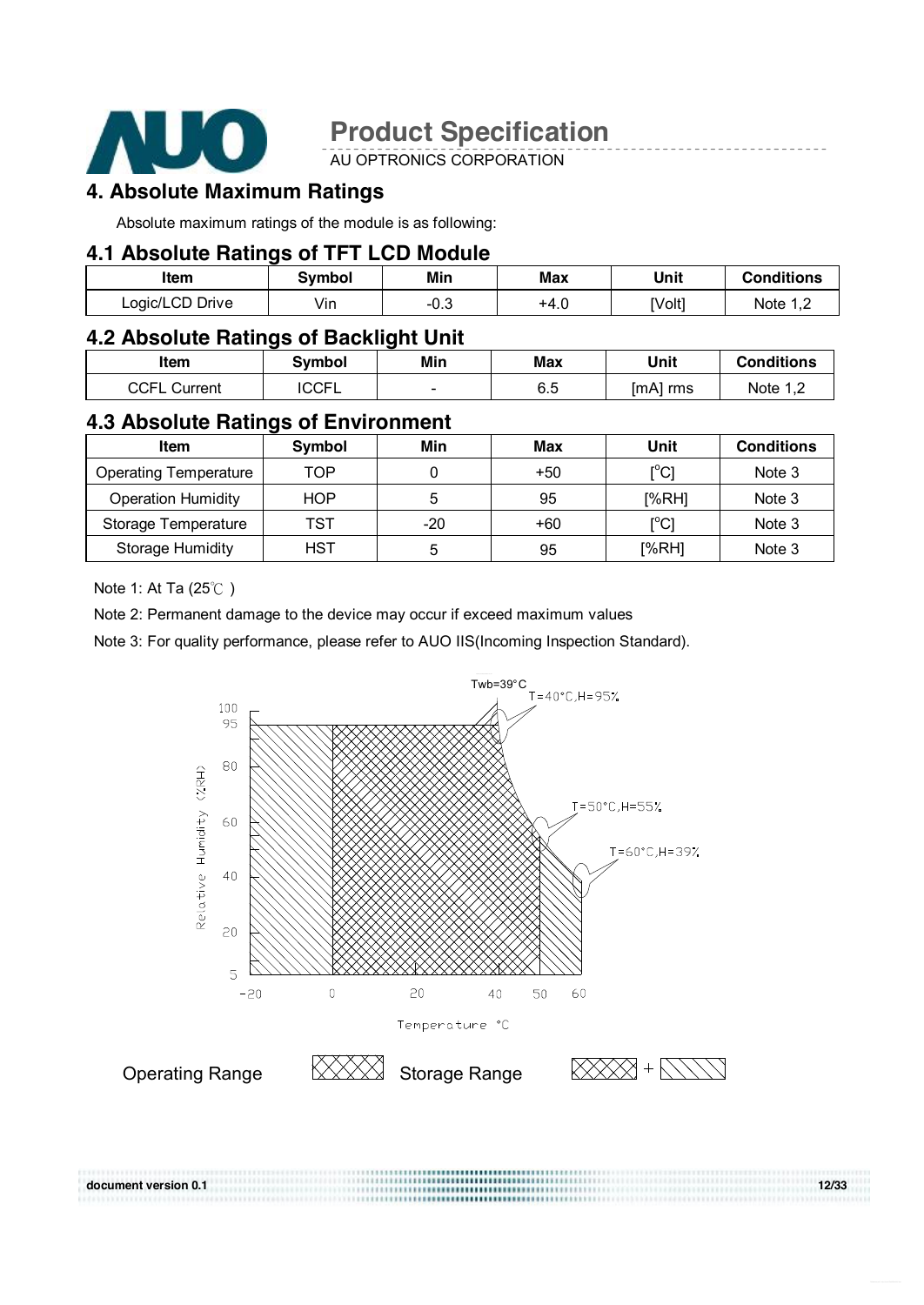

AU OPTRONICS CORPORATION

#### **5. Electrical characteristics**

#### **5.1 TFT LCD Module**

#### **5.1.1 Power Specification**

Input power specifications are as follows;

| <b>Symble</b> | <b>Parameter</b>      | <b>Min</b> | <b>Typ</b> | <b>Max</b> | <b>Units</b> | <b>Note</b> |
|---------------|-----------------------|------------|------------|------------|--------------|-------------|
| <b>VDD</b>    | Logic/LCD Drive       | 3.0        | 3.3        | 3.6        | [Volt]       |             |
|               | Voltage               |            |            |            |              |             |
| <b>PDD</b>    | <b>VDD Power</b>      |            |            | 1.5        | [Watt]       | Note 1      |
| <b>IDD</b>    | <b>IDD Current</b>    |            | 400        | 420        | [mA]         | Note 1      |
| <b>IRush</b>  | <b>Inrush Current</b> |            |            | 2000       | [MA]         | Note 2      |
| <b>VDDrp</b>  | Allowable             |            |            | 100        | [mV]         |             |
|               | Logic/LCD Drive       |            |            |            | $p-p$        |             |
|               | <b>Ripple Voltage</b> |            |            |            |              |             |

Note 1: Maximum Measurement Condition: Black Patterm







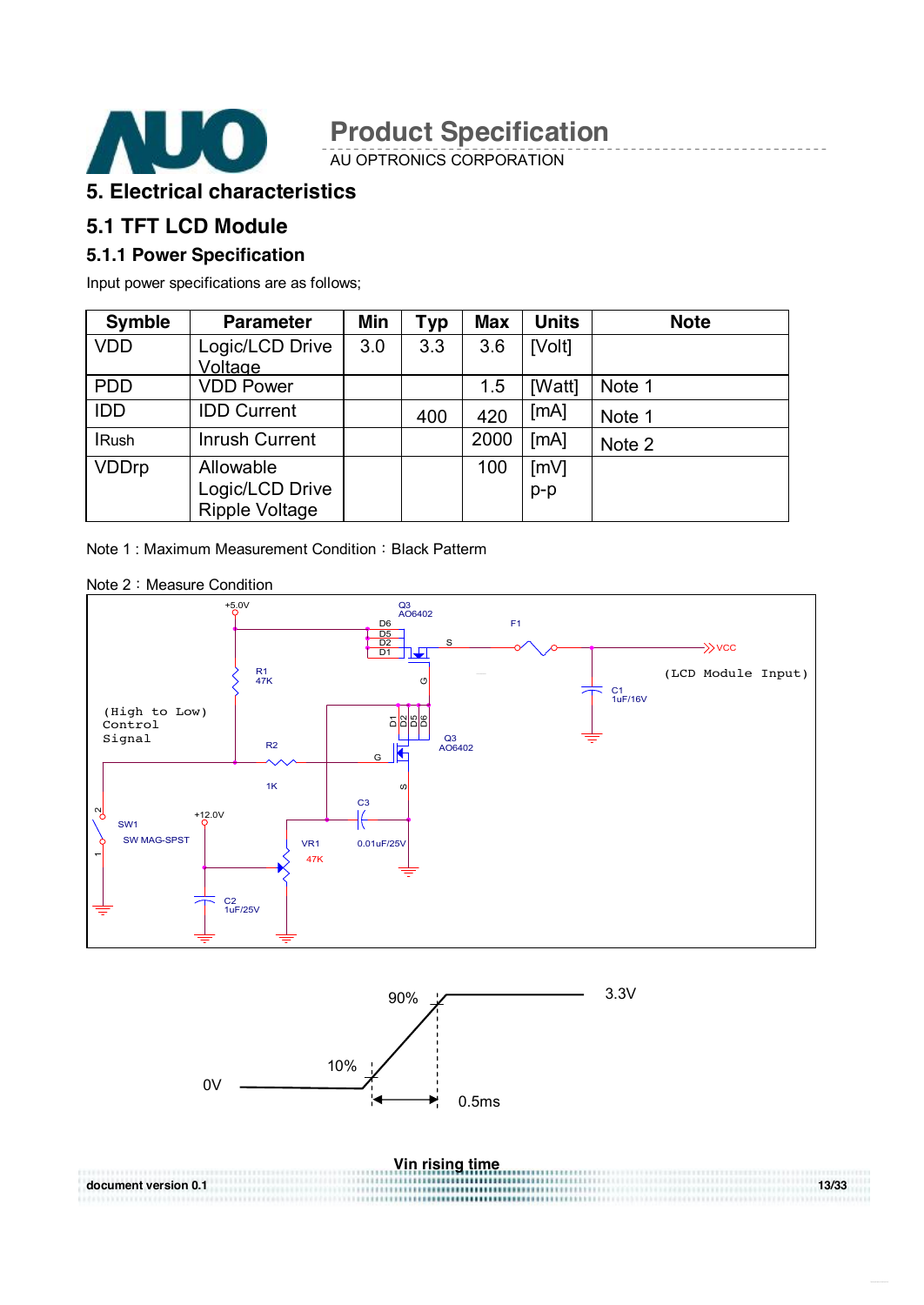

AU OPTRONICS CORPORATION

#### **5.1.2 Signal Electrical Characteristics**

Input signals shall be low or High-impedance state when VDD is off. It is recommended to refer the specifications of THC63LVDF84A (Thine Electronics Inc.) in detail.

Signal electrical characteristics are as follows;

| <b>Parameter</b> | <b>Condition</b>                                 | Min    | <b>Max</b> | Unit |
|------------------|--------------------------------------------------|--------|------------|------|
| Vth              | Differential Input High<br>Threshold (Vcm=+1.2V) |        | 100        | [mV] |
| Vtl              | Differential Input Low<br>Threshold (Vcm=+1.2V)  | $-100$ |            | [mV] |
| Vcm              | Differential Input<br><b>Common Mode Voltage</b> | 1.125  | 1.375      | [V]  |

Note: LVDS Signal Waveform

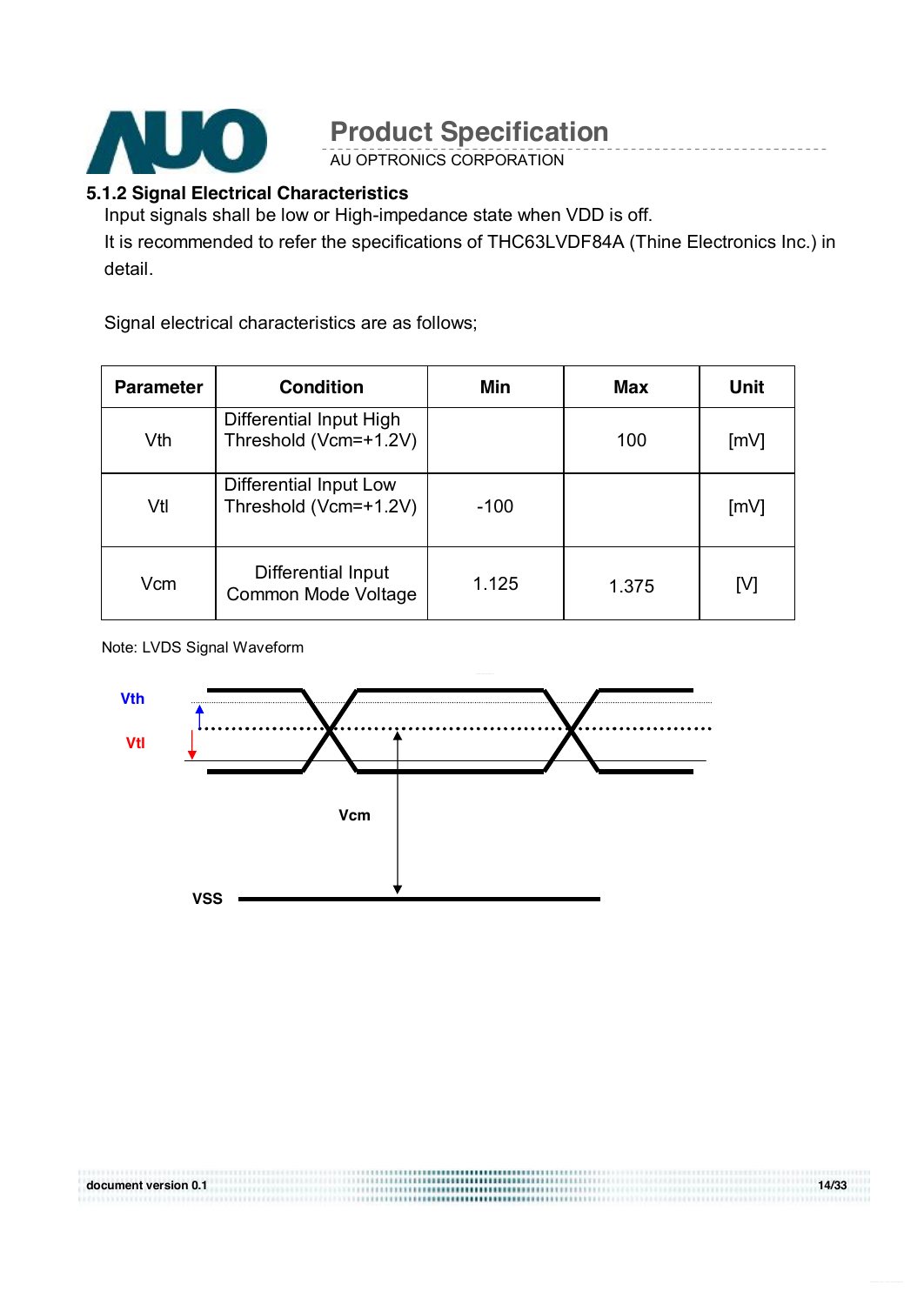

AU OPTRONICS CORPORATION

Parameter guideline for CCFL Inverter

| <b>Parameter</b>                                 | Min  | <b>Typ</b> | <b>Max</b> | <b>Units</b>         | <b>Condition</b>                 |
|--------------------------------------------------|------|------------|------------|----------------------|----------------------------------|
| <b>White Luminance</b>                           |      |            |            |                      |                                  |
| 5 points average                                 | 210  | 250        |            | [cd/m <sup>2</sup> ] | $(Ta=25^\circ \text{C})$         |
| <b>CCFL current(ICCFL)</b>                       |      | 6.0        |            | $[mA]$ rms           | $(Ta=25^{\circ}C)$               |
|                                                  |      |            |            |                      | Note 2                           |
| <b>CCFL Frequency(FccFL)</b>                     |      | 62         |            | [KHz]                | $(Ta=25^{\circ}C)$<br>Note $3,4$ |
| <b>CCFL Ignition Voltage(Vs)</b>                 | 1340 |            |            | [Volt] rms           | $(Ta=0^{\circ}C)$<br>Note 5      |
| <b>CCFL Ignition Voltage(Vs)</b>                 | 1030 |            |            | [Volt] rms           | $(Ta=25^{\circ}$ C)<br>Note 5    |
| <b>CCFL Voltage (Reference)</b><br>$(Vc$ CFL $)$ | 620  | 720        | 910        | [Volt] rms           | $(Ta=25^{\circ}C)$<br>Note 6     |
| <b>CCFL Power consumption</b><br>(PccFL)         |      | 4.30       | 4.70       | [Watt]               | $(Ta=25^{\circ}$ C)<br>Note 6    |

Note 1: Typ are AUO recommended Design Points.

\*1 All of characteristics listed are measured under the condition using the AUO Test inverter.

\*2 In case of using an inverter other than listed, it is recommended to check the inverter carefully.

Sometimes, interfering noise stripes appear on the screen, and substandard luminance or flicker at low power may happen.

\*3 In designing an inverter, it is suggested to check safety circuit very carefully. Impedance of CCFL, for instance, becomes more than 1 [M ohm] when CFL is damaged.

\*4 Generally, CCFL has some amount of delay time after applying kick-off voltage. It is recommended to keep on applying kick-off voltage for 1 [Sec] until discharge.

\*5 CCFL discharge frequency must be carefully chosen so as not to produce interfering noise stripes on the screen.

\*6 Reducing CCFL current increases CCFL discharge voltage and generally increases CCFL discharge frequency. So all the parameters of an inverter should be carefully designed so as not to produce too much leakage current from high-voltage output of the inverter.

Note 2: It should be employed the inverter which has "Duty Dimming", if ICCFL is less than 4mA.

Note 3: CCFL discharge frequency should be carefully determined to avoid interference between inverter and TFT LCD.

Note 4: The frequency range will not affect to lamp life and reliability characteristics.

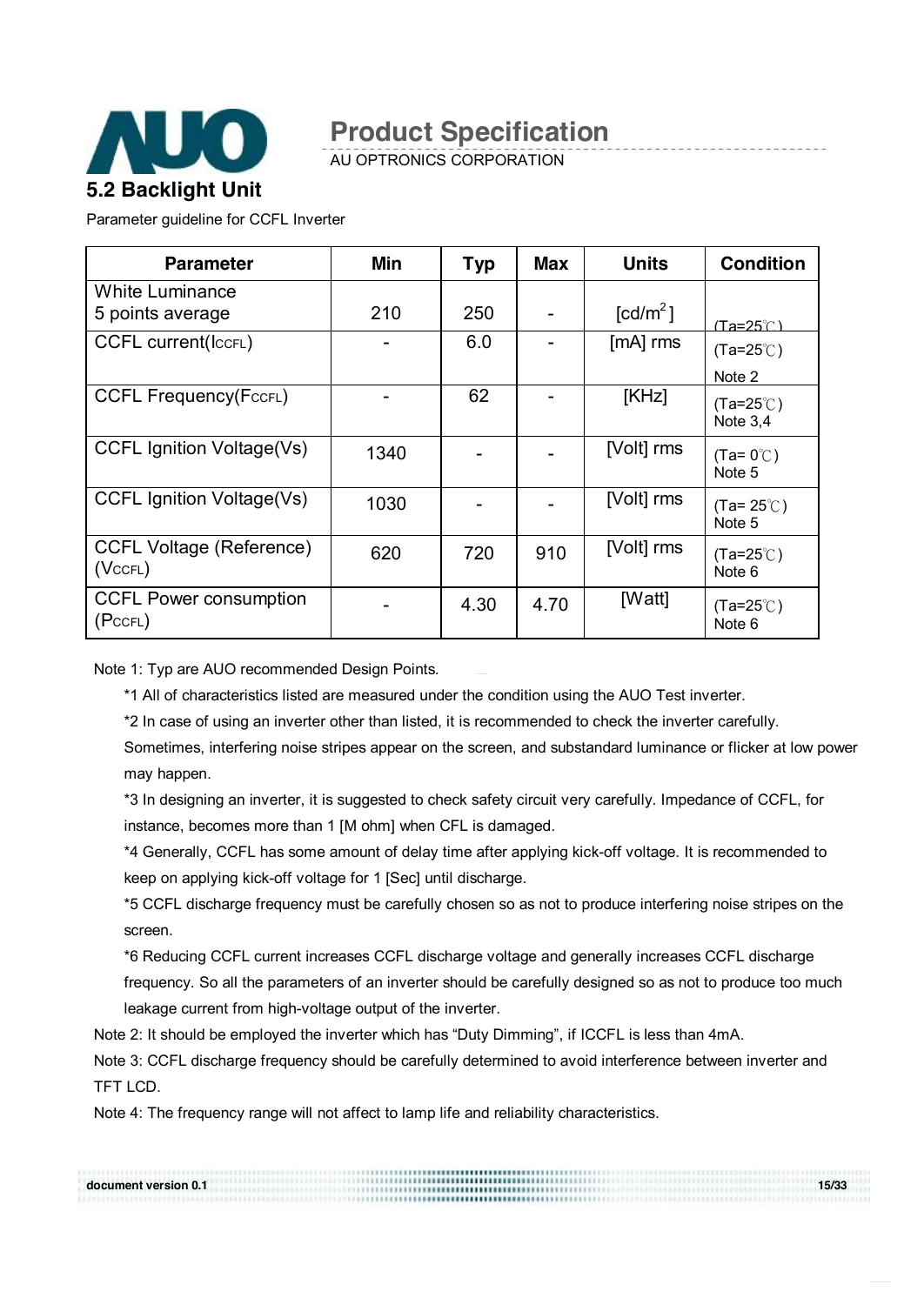

AU OPTRONICS CORPORATION

Note 5: CCFL inverter should be able to give out a power that has a generating capacity of over 1,340 voltage.

Lamp units need 1,300 voltage minimum for ignition.

Note 6: Calculator value for reference (ICCFL×VCCFL=PCCFL)

Note 7: Requirements for a system inverter design, which is intended to have a better display performance, a better power efficiency and a more reliable lamp, are following.

It shall help increase the lamp lifetime and reduce leakage current.

a. The asymmetry rate of the inverter waveform should be less than 10%.

b. The distortion rate of the waveform should be within  $\sqrt{2} \pm 10\%$ .

\* Inverter output waveform had better be more similar to ideal sine wave.





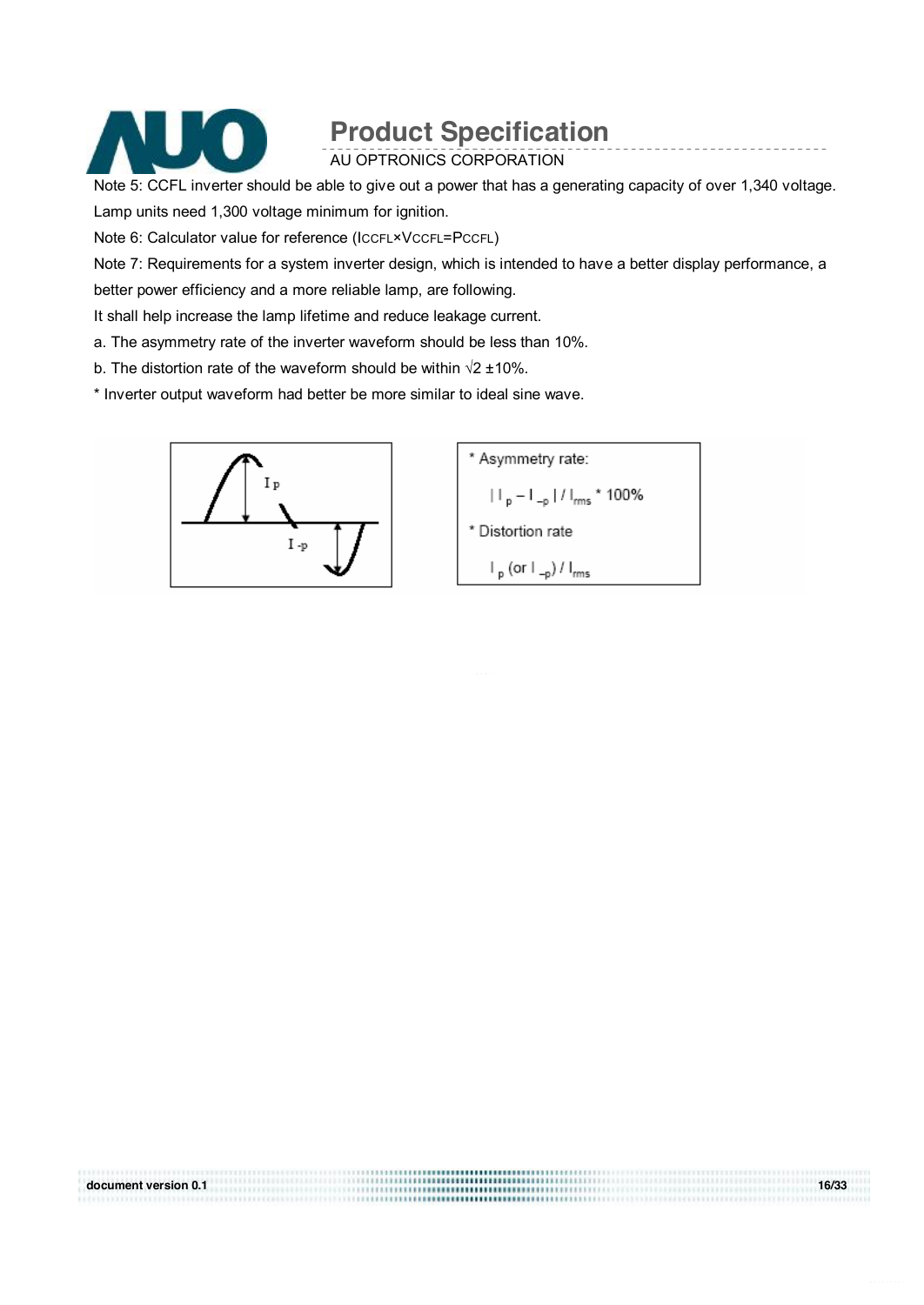

AU OPTRONICS CORPORATION **Product Specification** 

### **6. Signal Characteristic**

### **6.1 Pixel Format Image**

Following figure shows the relationship of the input signals and LCD pixel format.

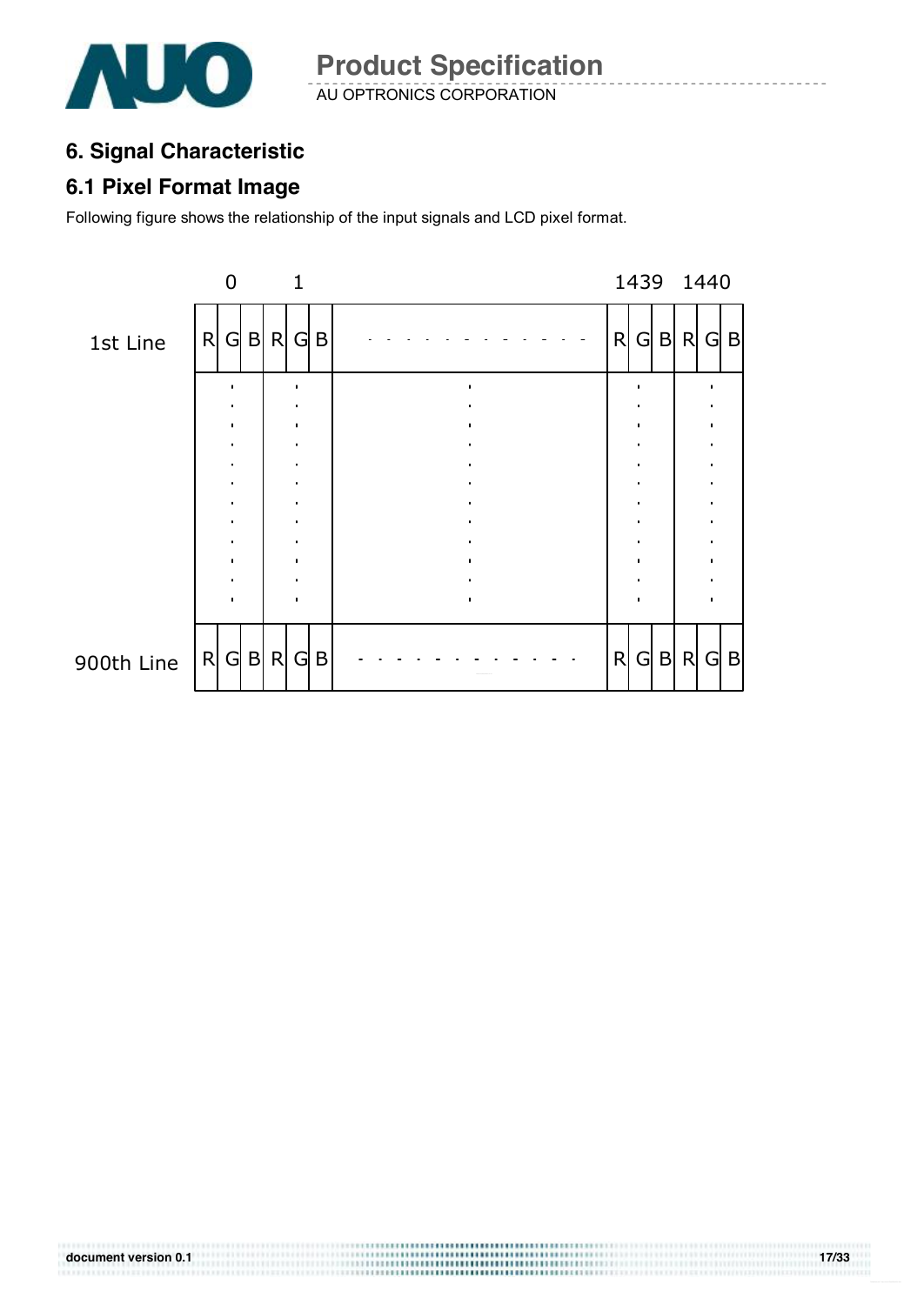

AU OPTRONICS CORPORATION

### **6.2 The input data format**



| <b>Signal Name</b>   | <b>Description</b>                                                 |
|----------------------|--------------------------------------------------------------------|
| V <sub>EDID</sub>    | +3.3V EDID Power                                                   |
| CLK <sub>EDID</sub>  | <b>EDID Clock Input</b>                                            |
| <b>DATAEDID</b>      | EDID Data Input                                                    |
| ORXIN0-, ORXIN0+     | Odd LVDS differential data input (ORed0-ORed5, OGreen0)            |
| ORXIN1-, ORXIN1+     | Odd LVDS differential data input(OGreen1-OGreen5, OBlue0-OBlue1)   |
| ORXIN2-, ORXIN2+     | Odd LVDS differential data input(OBlue2-OBlue5, Hsync, Vsync, DE)  |
| ORXCLKIN-, ORXCLKIN+ | Odd LVDS differential clock input                                  |
| ERXINO-, ERXINO+     | Even LVDS differential data input(ERed0-ERed5, EGreen0)            |
| ERXIN1-, ERXIN1+     | Even LVDS differential data input (EGreen1-EGreen5, EBIue0-EBIue1) |
| ERXIN2-, ERXIN2+     | Even LVDS differential data input(EBlue2-EBlue5)                   |
| ERXCLKIN-, ERXCLKIN+ | Even LVDS differential clock input                                 |
| <b>VDD</b>           | +3.3V Power Supply                                                 |
| <b>GND</b>           | Ground                                                             |

Note: Output signals from any system shall be low or High-impedance state when VDD is off.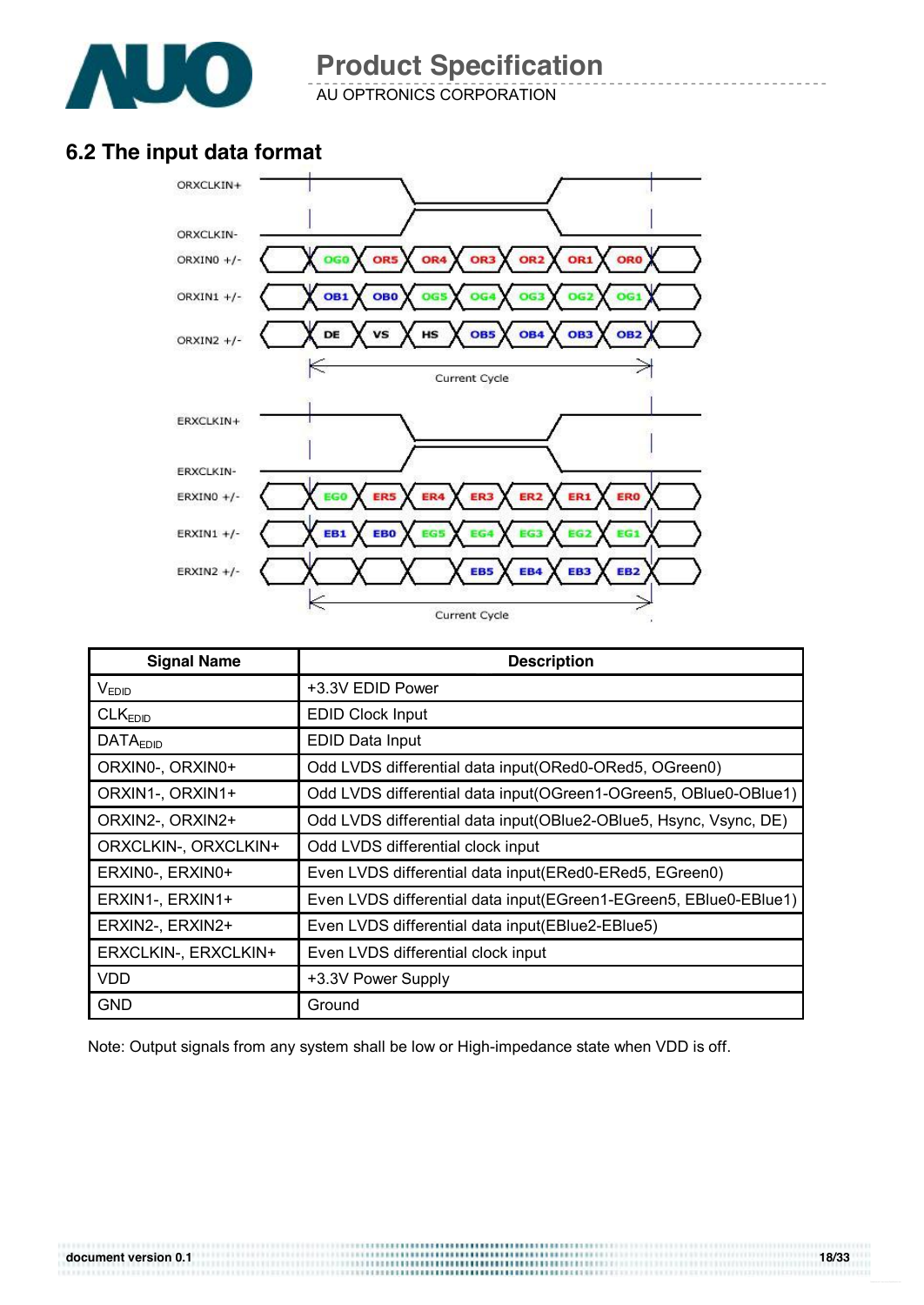

AU OPTRONICS CORPORATION

### **6.3 Signal Description/Pin Assignment**

LVDS is a differential signal technology for LCD interface and high speed data transfer device.

| PIN#                    | <b>SIGNAL NAME</b> | <b>DESCRIPTION</b>             |  |  |
|-------------------------|--------------------|--------------------------------|--|--|
| 1                       | <b>VSS</b>         | Power Ground                   |  |  |
| $\overline{2}$          | <b>VDD</b>         | +3.3V Power Supply             |  |  |
| 3                       | <b>VDD</b>         | +3.3V Power Supply             |  |  |
| $\overline{\mathbf{4}}$ | V <sub>EDID</sub>  | +3.3V EDID Power               |  |  |
| 5                       | <b>AGING</b>       | Aging Mode Power Supply        |  |  |
| 6                       | <b>CLKEDID</b>     | <b>EDID Clock Input</b>        |  |  |
| $\overline{7}$          | <b>DATAEDID</b>    | EDID Data Input                |  |  |
| 8                       | Odd Rin0-          | -LVDS Differential Data Input  |  |  |
| 9                       | Odd Rin0+          | +LVDS Differential Data Input  |  |  |
| 10                      | <b>VSS</b>         | Power Ground                   |  |  |
| 11                      | Odd_Rin1-          | -LVDS Differential Data Input  |  |  |
| 12                      | Odd Rin1+          | +LVDS Differential Data Input  |  |  |
| 13                      | <b>VSS</b>         | Power Ground                   |  |  |
| 14                      | Odd_Rin2-          | -LVDS Differential Data Input  |  |  |
| 15                      | Odd Rin2+          | +LVDS Differential Data Input  |  |  |
| 16                      | <b>VSS</b>         | Power Ground                   |  |  |
| 17                      | Odd_ClkIN-         | -LVDS Differential Clock Input |  |  |
| 18                      | Odd ClkIN+         | +LVDS Differential Clock Input |  |  |
| 19                      | <b>VSS</b>         | Power Ground                   |  |  |
| 20                      | Even Rin0-         | -LVDS Differential Data Input  |  |  |
| 21                      | Even_Rin0+         | +LVDS Differential Data Input  |  |  |
| 22                      | <b>VSS</b>         | Power Ground                   |  |  |
| 23                      | Even Rin1-         | -LVDS Differential Data Input  |  |  |
| 24                      | Even Rin1+         | +LVDS Differential Data Input  |  |  |
| 25                      | <b>VSS</b>         | Power Ground                   |  |  |
| 26                      | Even_Rin2-         | -LVDS Differential Data Input  |  |  |
| 27                      | Even_Rin2+         | +LVDS Differential Data Input  |  |  |
| 28                      | <b>VSS</b>         | Power Ground                   |  |  |
| 29                      | Even ClkIN-        | -LVDS Differential Clock Input |  |  |
| 30                      | Even ClkIN+        | +LVDS Differential Clock Input |  |  |

......................

.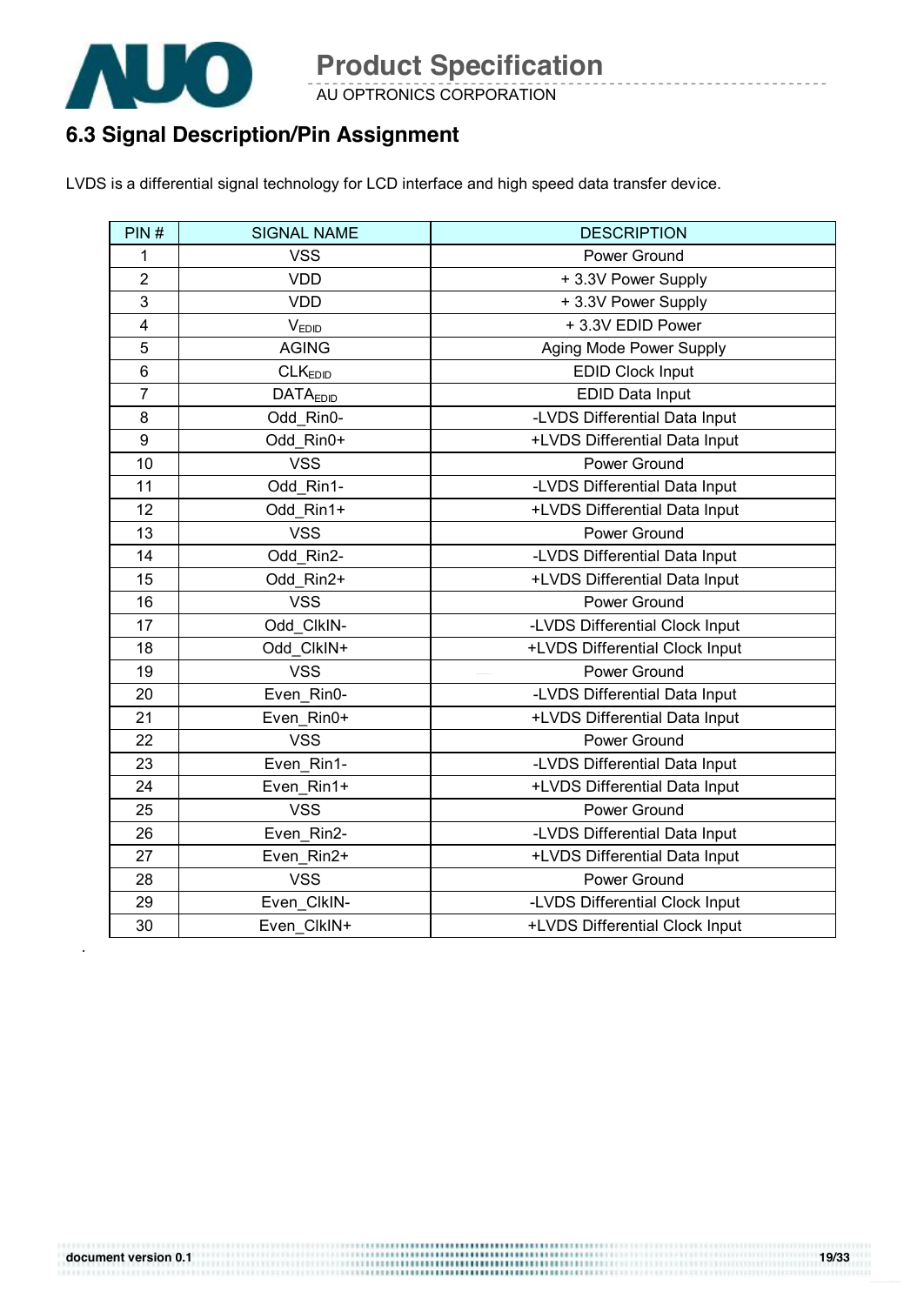

AU OPTRONICS CORPORATION **Product Specification** 

Note1: Start from right side

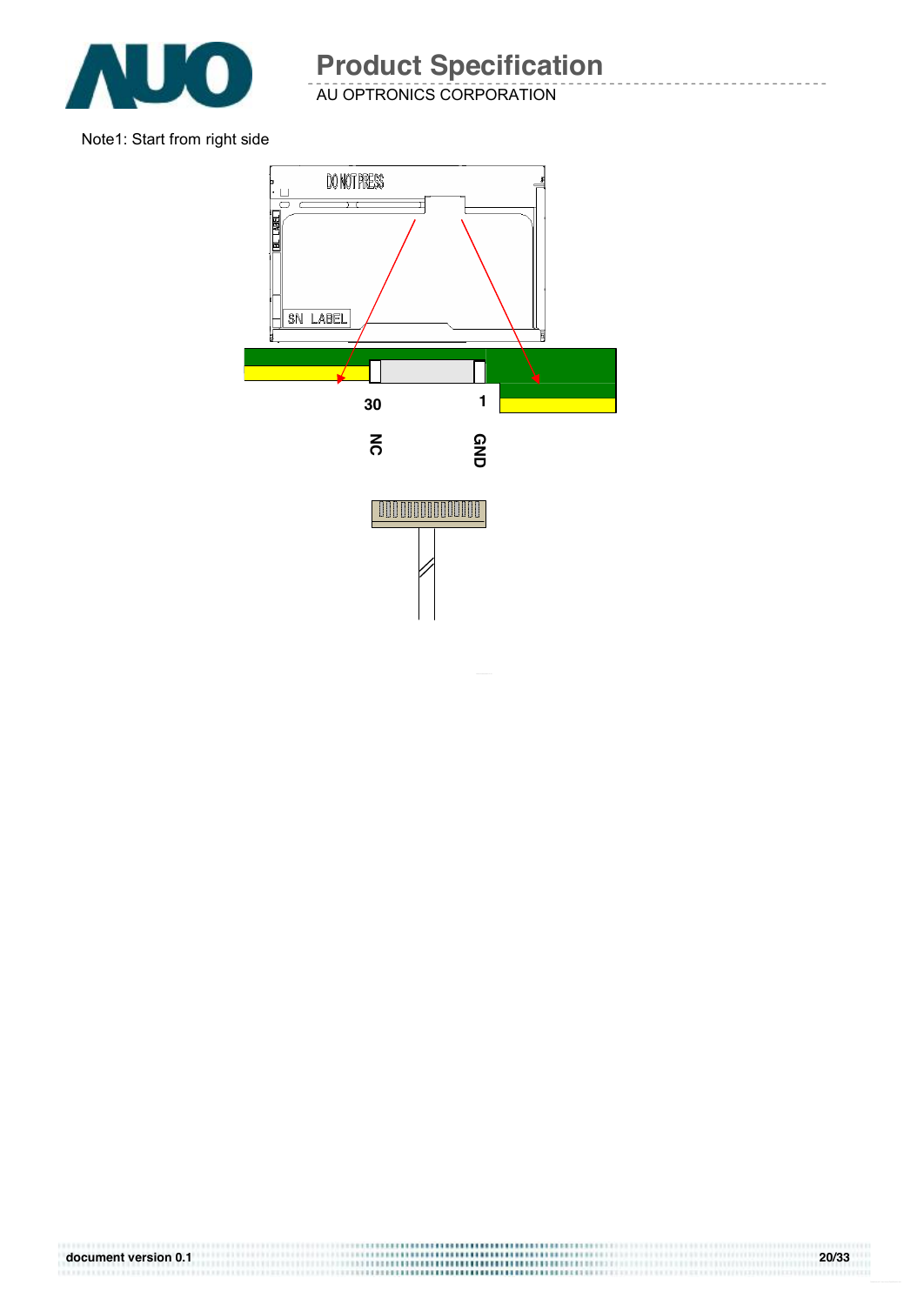

#### AU OPTRONICS CORPORATION

### **6.4 Interface Timing**

#### **6.4.1 Timing Characteristics**

Basically, interface timings should match the 1440X900 /60Hz manufacturing guide line timing.

|            | <b>Parameter</b>  | Symbol                        | Min. | Typ. | Max. | Unit                           |
|------------|-------------------|-------------------------------|------|------|------|--------------------------------|
|            | <b>Frame Rate</b> |                               | 50   | 60   |      | Hz                             |
|            | Clock frequency   | $1/\mathsf{T}_{\text{Clock}}$ | 50   | 48.2 | 60.2 | MHz                            |
|            | Period            | $\mathsf{T}_\mathsf{V}$       | 904  | 912  | 2048 |                                |
| Vertical   | Active            | $T_{VD}$                      | 900  | 900  | 900  | $T_{Line}$                     |
| Section    | <b>Blanking</b>   | $T_{VB}$                      | 4    | 12   |      |                                |
|            | Period            | Tн                            | 760  | 880  | 1024 |                                |
| Horizontal | Active            | Т <sub>нр</sub>               | 720  | 720  | 720  | ${\mathsf T}_{\mathsf{Clock}}$ |
| Section    | <b>Blanking</b>   | Т <sub>нв</sub>               | 40   | 160  |      |                                |

Note : DE mode only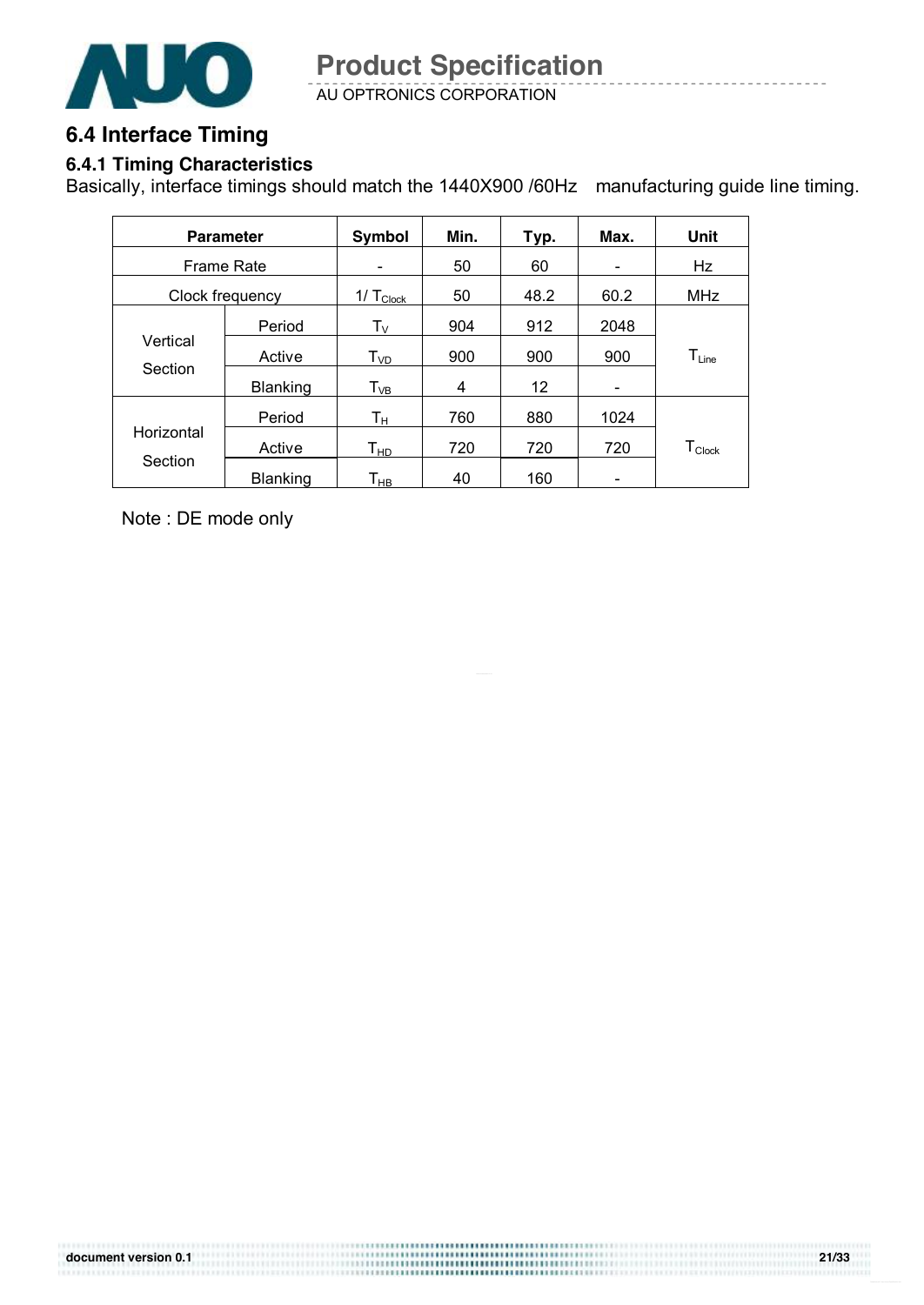

DE

 $RGB Data \times (Odd)$ 

 $RGB Data \times (Even)$ 

 $(Even)$ 

 $(Odd)$ 

# **Product Specification**

AU OPTRONICS CORPORATION



ß

ß

∯

∬

**Invalid Data** 

**Invalid Data** 

Pixe<br>6

Pix<br>8

Pix

 $\mathbf{1}$  $\overline{\mathbf{3}}$  $\mathbf S$  $\overline{z}$ 

Pixe<br>2

ix<br>4

X

Tdisp(h)

Pixe<br>9 Pixel<br>11

Pixe<br>10

ſĨ.

١ſ

Œ

ixel<br>12

Pixe<br>M-5

Pixe<br>M-4

Pixe Pixe<br>M-1

 $M-3$ 

Pixe<br>M-2

Pixe<br>M

### **document version 0.1 22/33**

Χ

Pix 'ix<br>1

 $\bar{\mathbf{3}}$ 

<sup>a</sup>ixe<br>4

ixe<br>2

 $Tblk(h)$ 

Invalid Dac

Invalid Day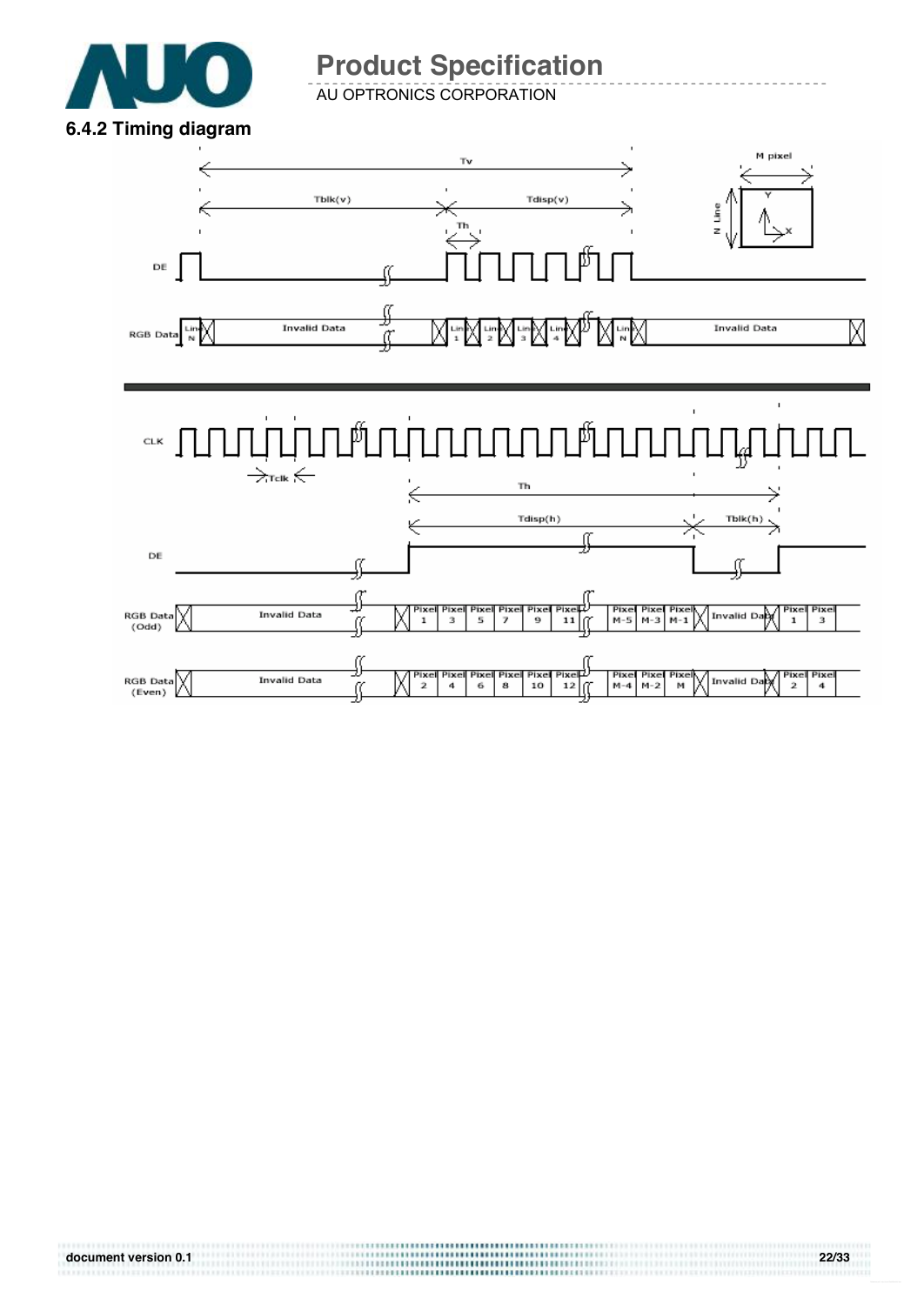

#### **6.5 Power ON/OFF Sequence**

VDD power and lamp on/off sequence is as follows. Interface signals are also shown in the chart. Signals from any system shall be Hi-Z state or low level when VDD is off.



**Power Sequence Timing** 

| <b>Parameter</b> | Min. | Typ. | Max. | <b>Units</b> |
|------------------|------|------|------|--------------|
| T1               | 0.5  |      | 10   | (ms)         |
| T <sub>2</sub>   | 5    |      | 50   | (ms)         |
| T <sub>3</sub>   | 0.5  |      | 50   | (ms)         |
| T <sub>4</sub>   | 400  |      |      | (ms)         |
| T <sub>5</sub>   | 200  |      |      | (ms)         |
| T <sub>6</sub>   | 200  |      |      | (ms)         |
| Τ7               |      |      | 10   | (ms)         |

...........................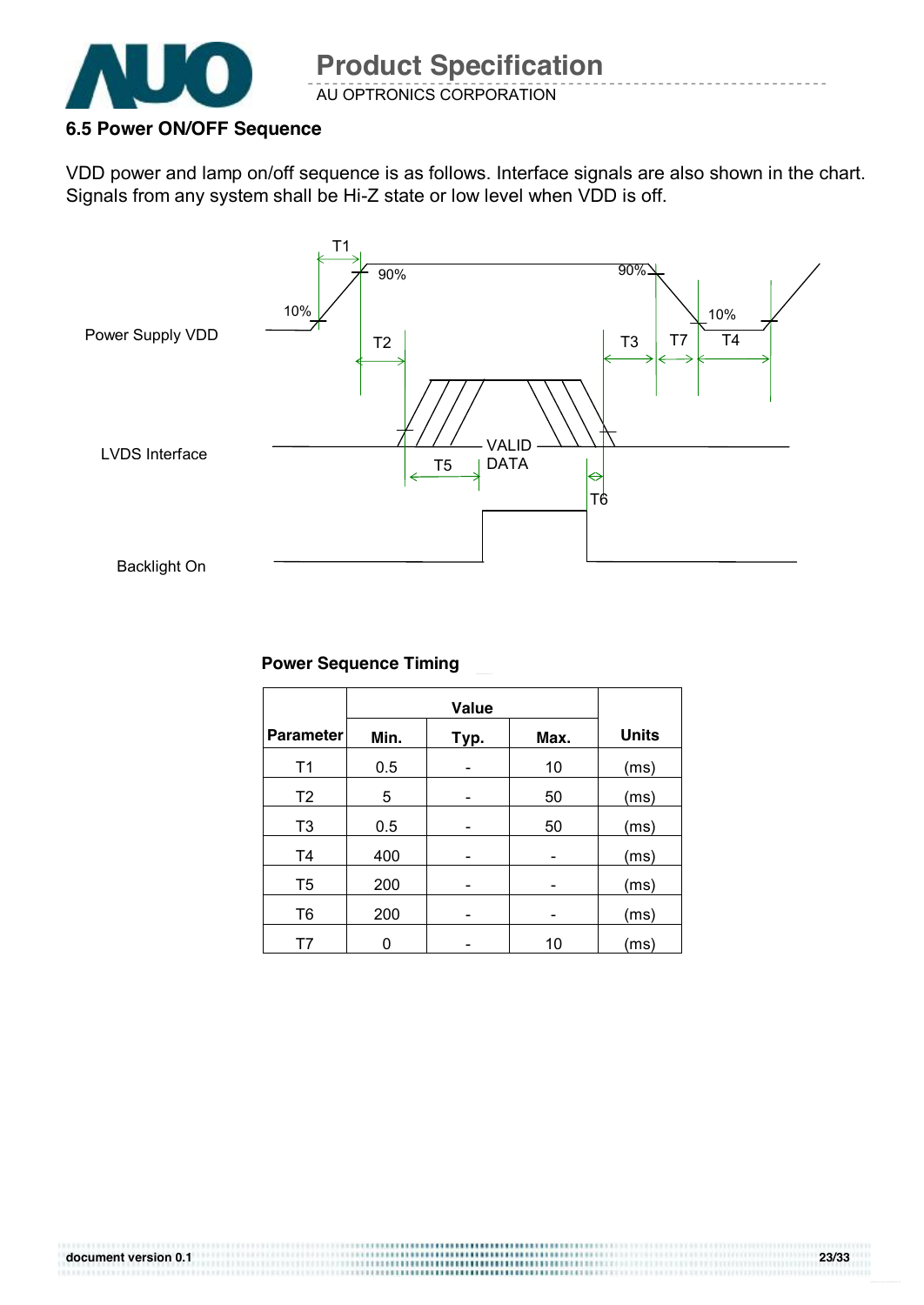

### **7. Connector Description**

Physical interface is described as for the connector on module.

These connectors are capable of accommodating the following signals and will be following components.

### **7.1 TFT LCD Module**

| <b>Connector Name / Designation</b> | <b>For Signal Connector</b>  |
|-------------------------------------|------------------------------|
| Manufacturer                        | JAE or compatible            |
| Type / Part Number                  | FI-XB30SL-HF10 or compatible |
| <b>Mating Housing/Part Number</b>   | FI-X30H or compatible        |

### **7.2 Backlight Unit**

Physical interface is described as for the connector on module.

These connectors are capable of accommodating the following signals and will be following components.

....................................

| <b>Connector Name / Designation</b> | <b>For Lamp Connector</b> |
|-------------------------------------|---------------------------|
| Manufacturer                        | <b>JST</b>                |
| Type / Part Number                  | <b>BHSR-02VS-1</b>        |
| Mating Type / Part Number           | SM02B-BHSS-1-TB           |

### **7.3 Signal for Lamp connector**

| Pin # | <b>Cable color</b> | <b>Signal Name</b> |
|-------|--------------------|--------------------|
|       | Red                | Lamp High Voltage  |
|       | White              | Lamp Low Voltage   |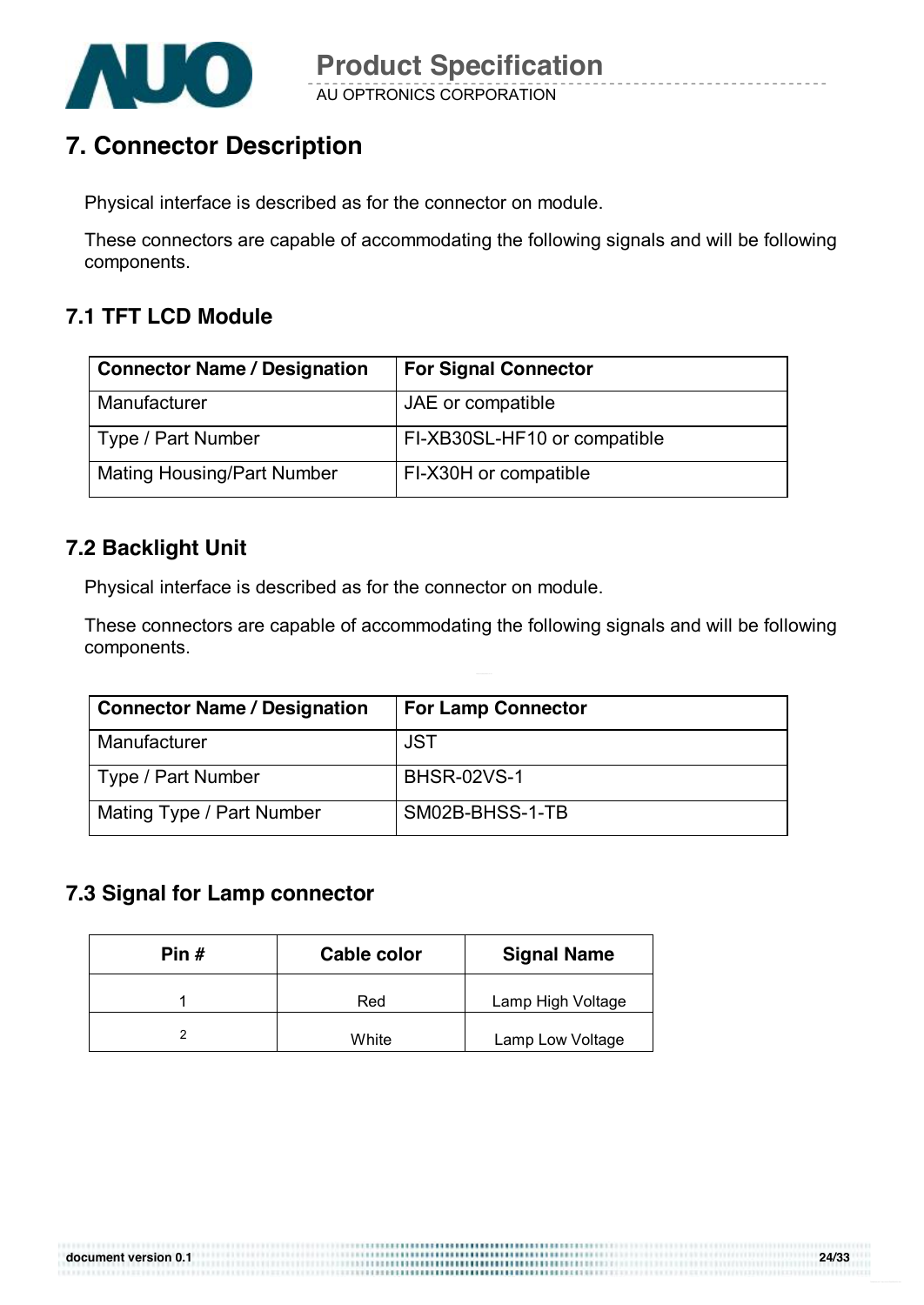

,,,,,,,,,,,,,,,,,,,,,,,,,,,,,,,,,

### **8. Vibration and Shock Test**

### **8.1 Vibration Test**

#### **Test Spec:**

| Test method:  | Non-Operation                  |
|---------------|--------------------------------|
| Acceleration: | 1.5G                           |
| Frequency:    | $26 - 500$ Hz Random           |
| Sweep:        | 30 Minutes each Axis (X, Y, Z) |

### **8.2 Shock Test Spec:**

#### **Test Spec:**

| Test method:  | Non-Operation                  |
|---------------|--------------------------------|
| Acceleration: | 260 G. Half sine wave          |
| Active time:  | 2 ms                           |
| Pulse:        | X, Y, Z one time for each side |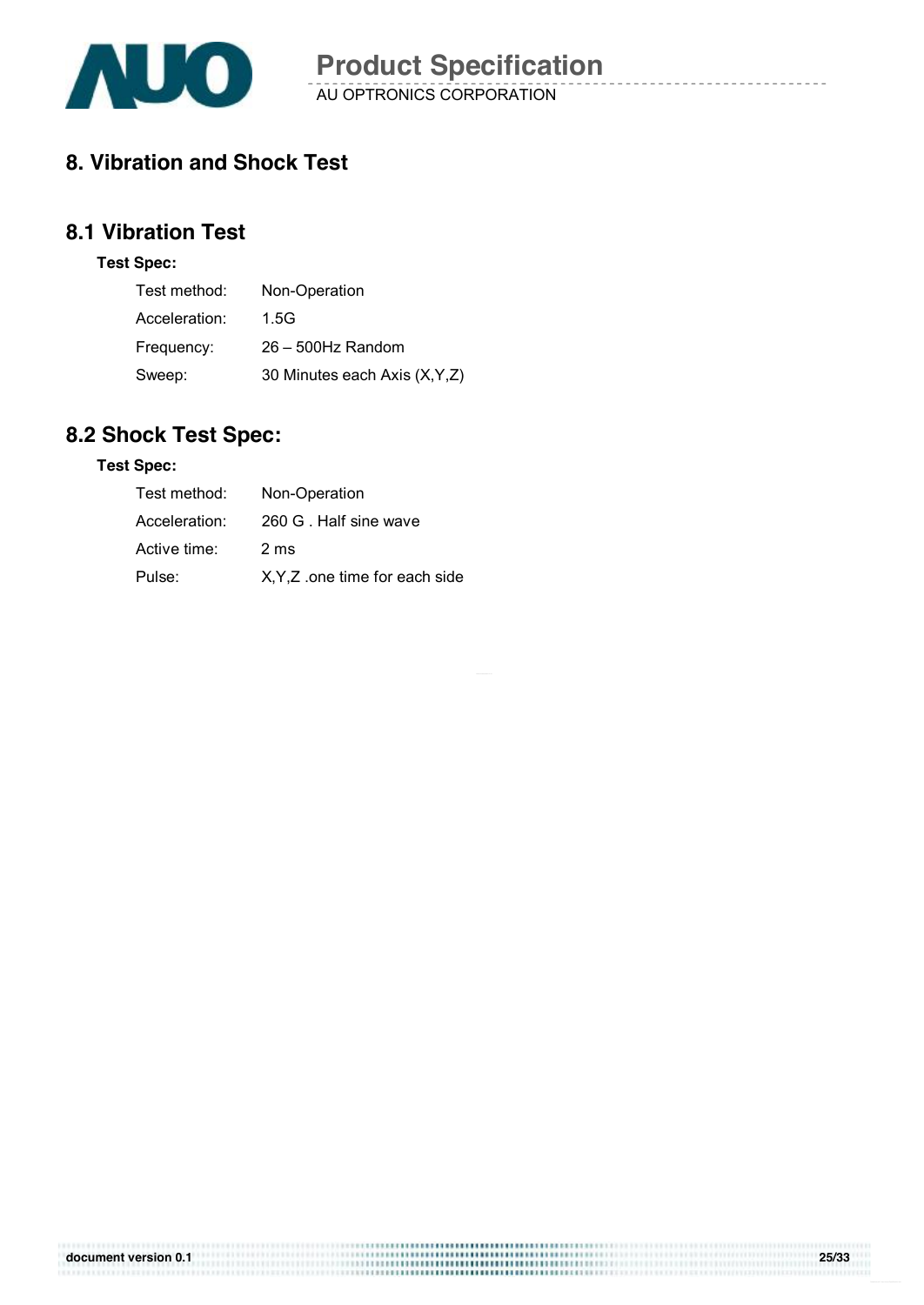

AU OPTRONICS CORPORATION **Product Specification** 

### **9. Reliability**

| <b>Items</b>                             | <b>Required Condition</b>                                                                                       | <b>Note</b> |
|------------------------------------------|-----------------------------------------------------------------------------------------------------------------|-------------|
| Temperature<br><b>Humidity Bias</b>      | 40℃/90%,300Hr                                                                                                   |             |
| <b>High Temperature</b><br>Operation     | 50℃/Dry,300Hr                                                                                                   |             |
| Low Temperature<br>Operation             | $0^\circ\text{C}$ ,300Hrs                                                                                       |             |
| On/Off Test                              | 25℃,150hrs(ON/30 sec. OFF/30sec., 10,000 cycles)                                                                |             |
| Hot Storage                              | 65℃/20% RH ,300 hours                                                                                           |             |
| <b>Cold Storage</b>                      | -25℃/50% RH ,300 hours                                                                                          |             |
| <b>Thermal Shock Test</b>                | -25℃/30 min ,65℃/30 min 100cycles non-OP                                                                        |             |
| <b>Shock Test</b><br>(Non-Operating)     | 260G, 2ms, Half-sine wave, +/- X, Y, Z direction, 1 cycle                                                       |             |
| <b>Vibration Test</b><br>(Non-Operating) | Sinusoidal vibration, 3.0 G zero-to-peak, 10 to 150 Hz,<br>30 mins in each of three mutually perpendicular axes |             |
| <b>ESD</b>                               | Contact :<br>±8KV/ operation<br>Air:<br>±15KV / operation                                                       | Note 1      |
| Image sticking                           | 10X10 checker pattern, 10 hrs, 25 $\degree$ C. The persisting<br>pattern should be disappeared in 5 minutes     |             |

Note1: According to EN61000-4-2 , ESD class B: Some performance degradation allowed. No data lost

. Self-recoverable. No hardware failures.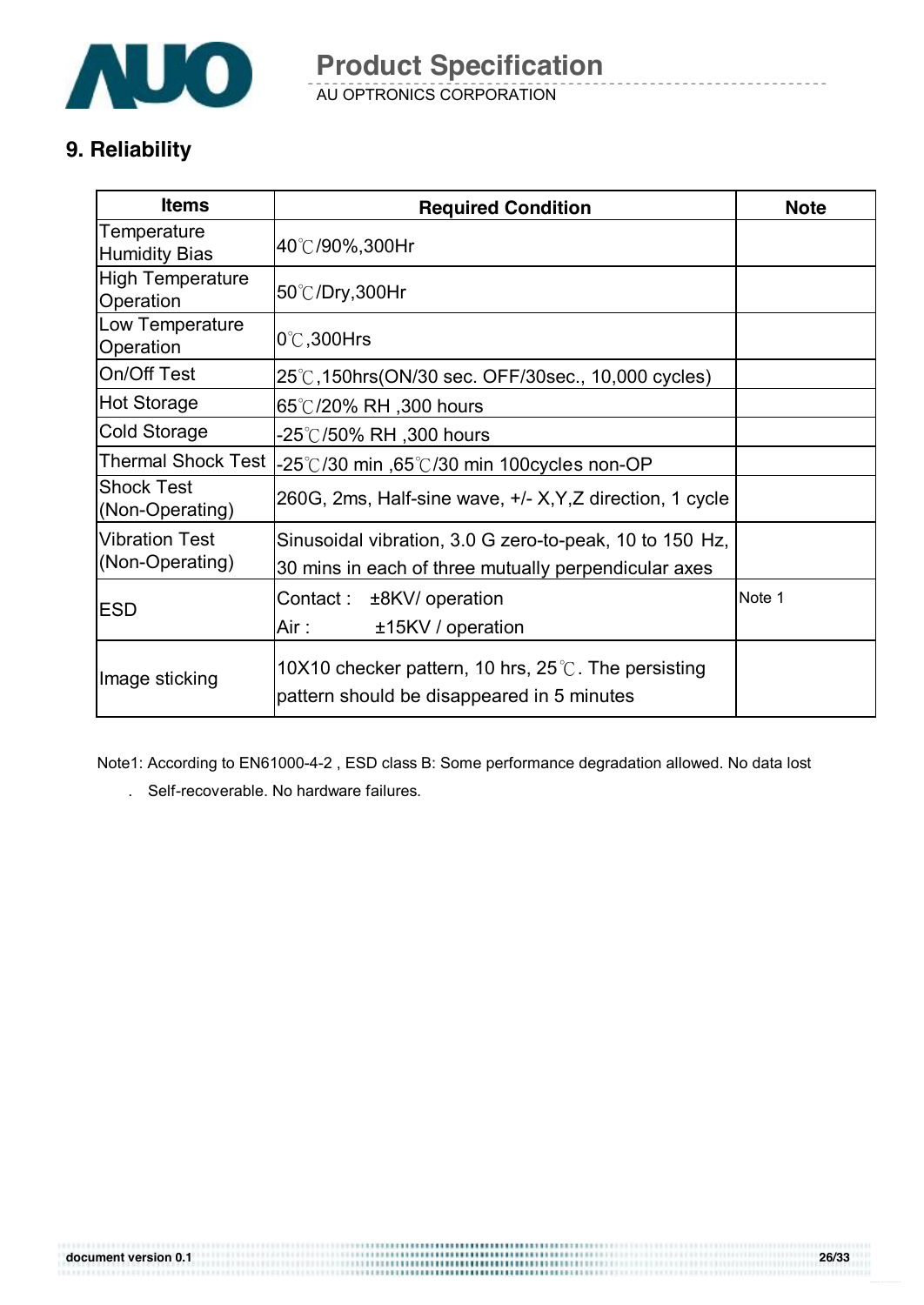# **10. Mechanical Characteristics**

### **10.1 LCM Outline Dimension**

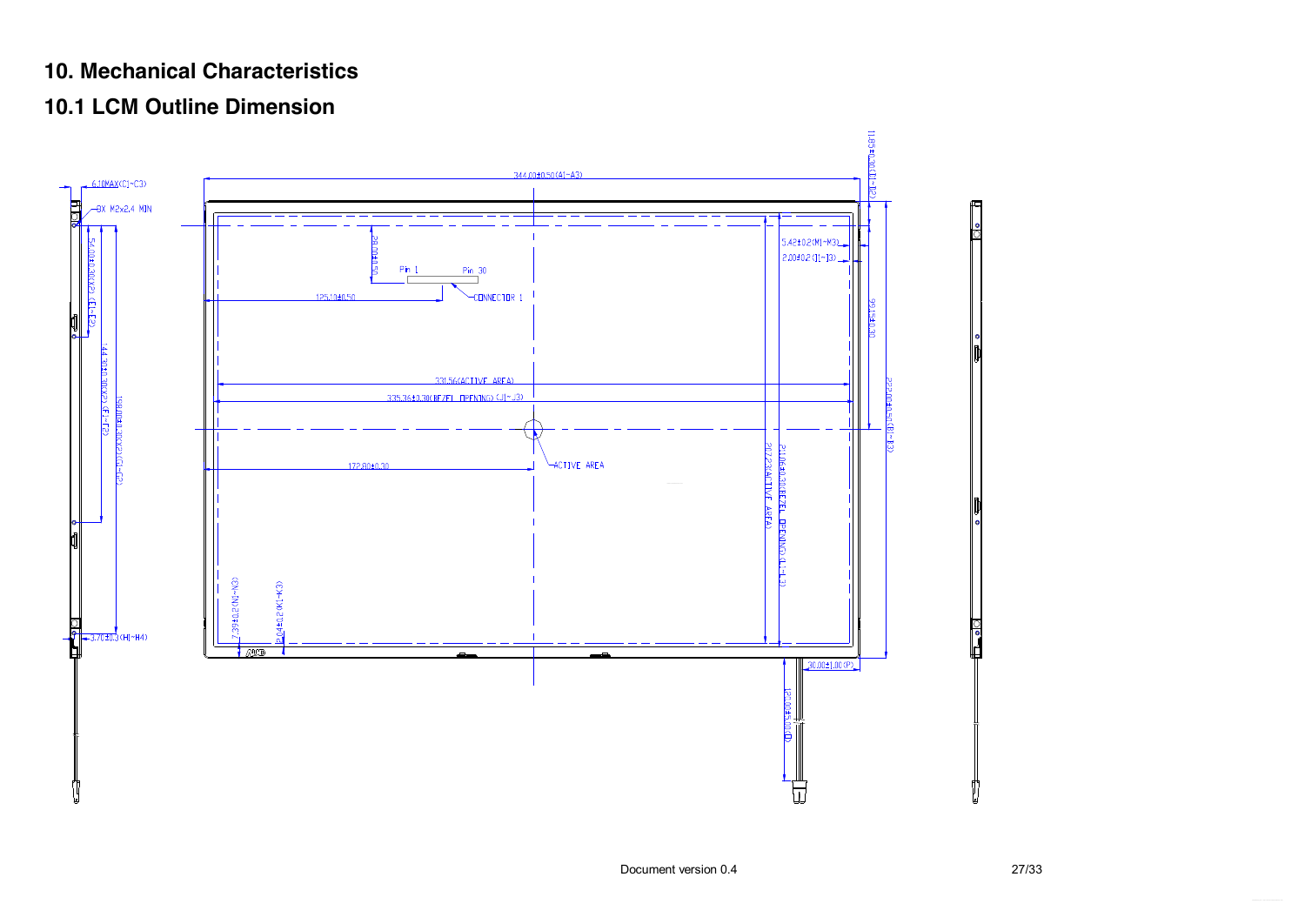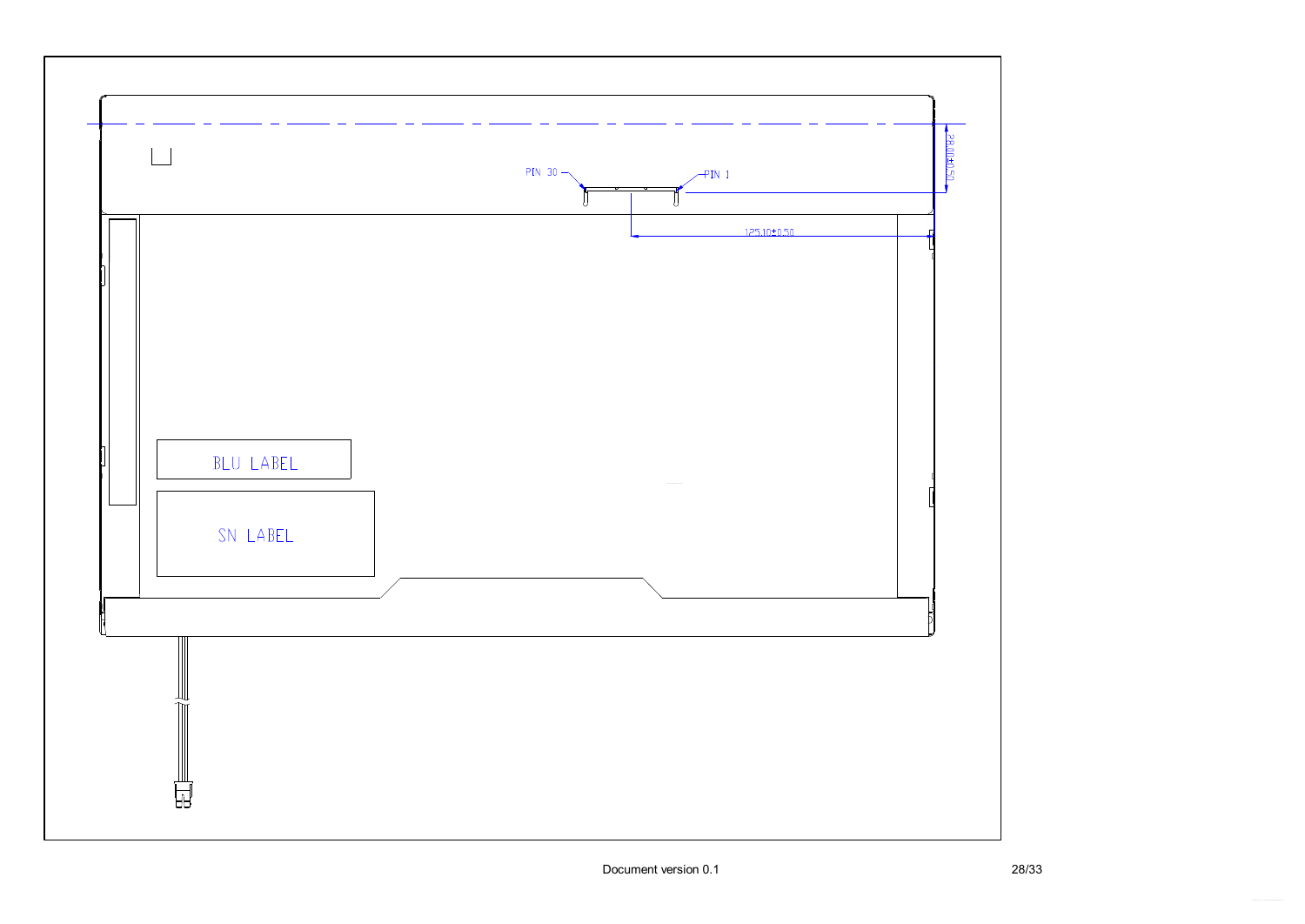### **11.1 Shipping Label Format**

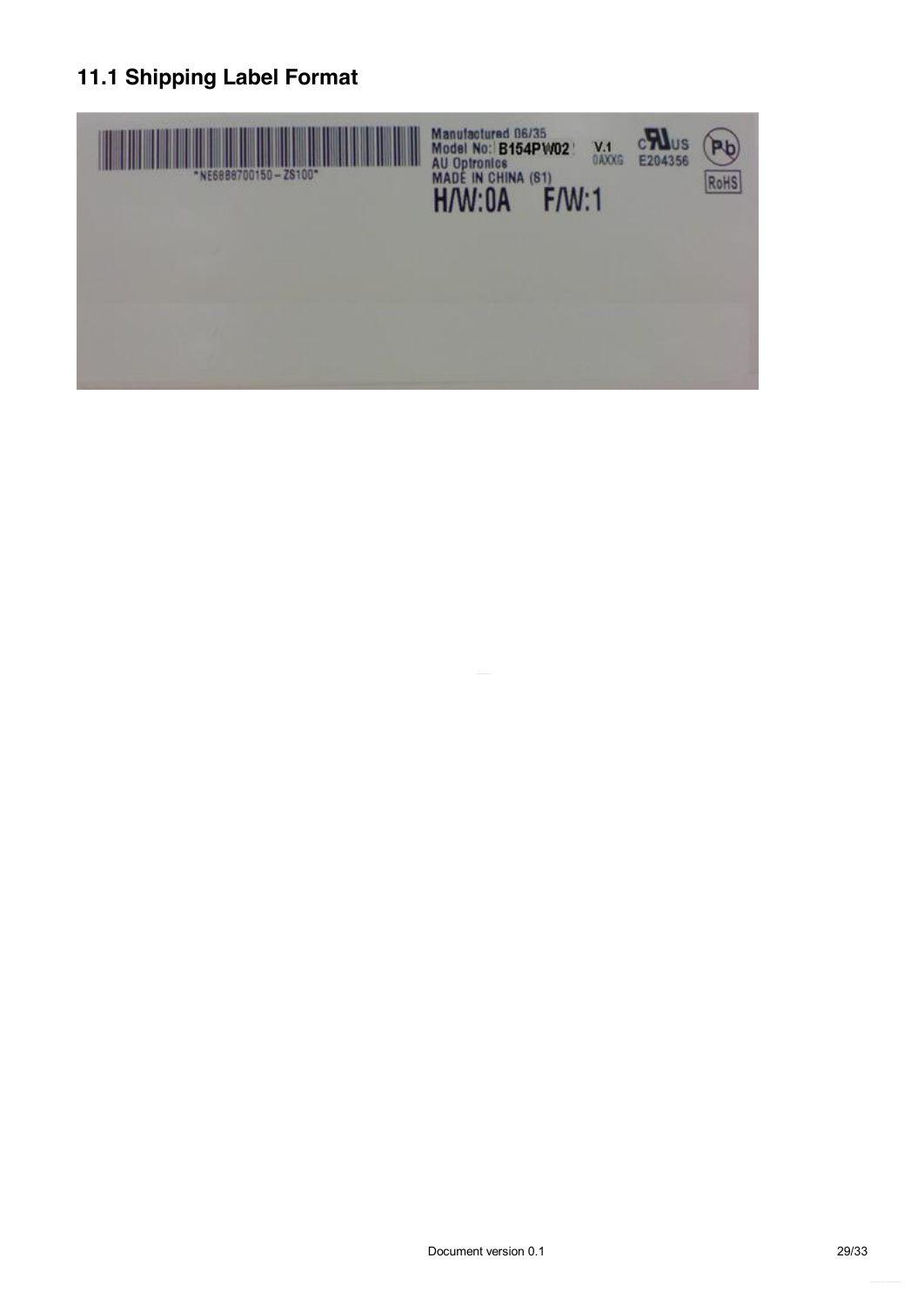### **11.2. Carton package**



### **11.3 Shipping package of palletizing sequence**



Note : Limit of box palletizing = Max 3 layers(ship and stock conditions)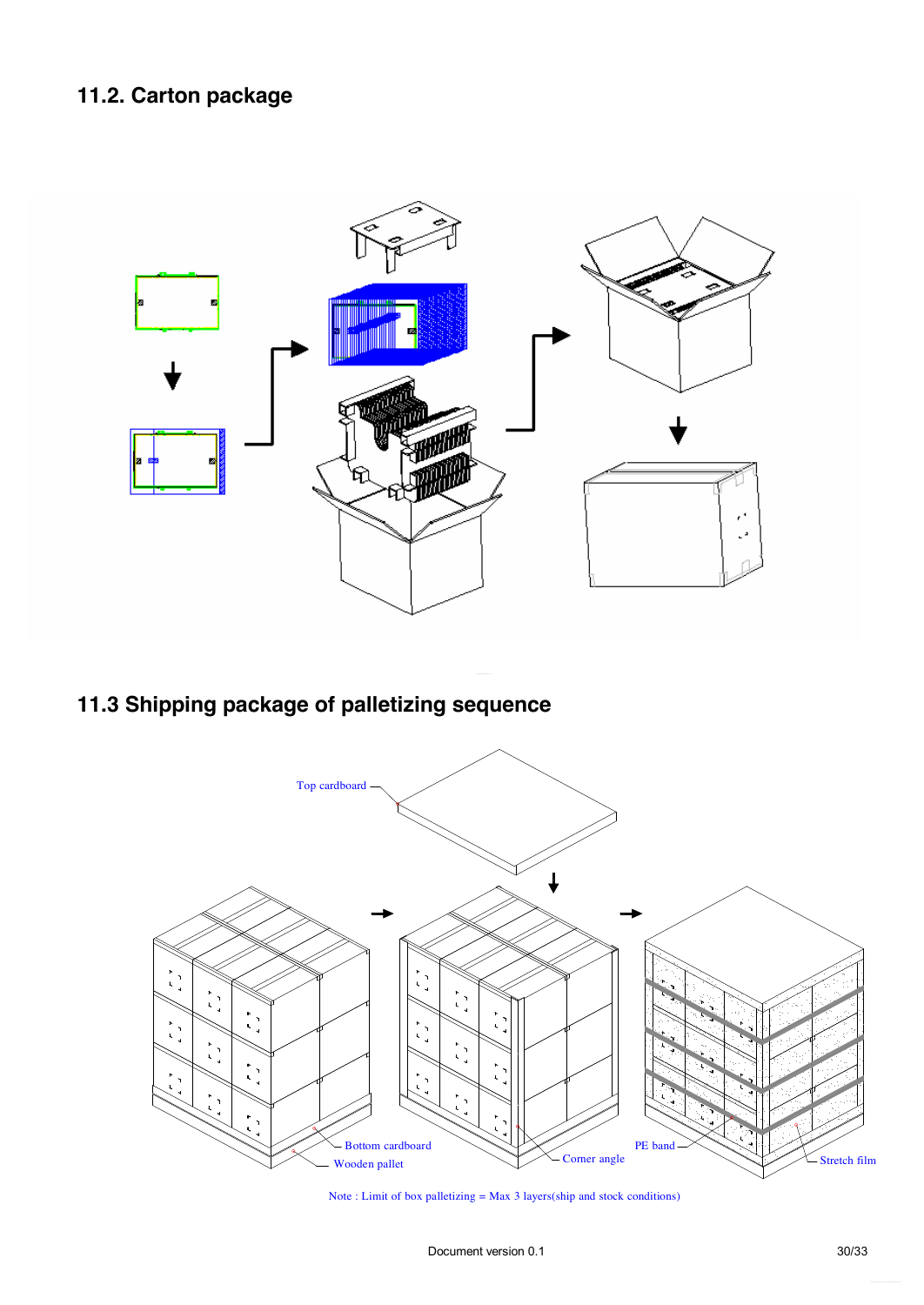### **12. Appendix: EDID description**

| <b>Address</b> | <b>FUNCTION</b>                                       | Value          |
|----------------|-------------------------------------------------------|----------------|
| <b>HEX</b>     |                                                       | <b>HEX</b>     |
| 00             | Header                                                | 00             |
| 01             |                                                       | FF.            |
| 02             |                                                       | FF             |
| 03             |                                                       | FF             |
| 04             |                                                       | FF             |
| 05             |                                                       | FF             |
| 06             |                                                       | FF             |
| 07             |                                                       | 00             |
| 08             | EISA Manuf. Code LSB                                  | 06             |
| 09             | Compressed ASCII                                      | AF             |
| 0A             | Product Code                                          | 77             |
| <b>0B</b>      | hex, LSB first                                        | 21             |
| 0C             | 32-bit ser #                                          | $00\,$         |
| 0D             |                                                       | 00             |
| 0E             |                                                       | 00             |
| 0F             |                                                       | 00             |
| 10             | Week of manufacture                                   | 01             |
| 11             | Year of manufacture                                   | 10             |
| 12             | EDID Structure Ver.                                   | 01             |
| 13             | EDID revision #                                       | 03             |
| 14             | Video input def. (digital I/P, non-TMDS, CRGB)        | 80             |
| 15             | <b>Max H image size</b> (rounded to cm)               | 21             |
| 16             | Max V image size (rounded to cm)                      | 15             |
| 17             | Display Gamma $(=(gamma * 100) - 100)$                | 78             |
| 18             | Feature support (no DPMS, Active OFF, RGB, tmg Blk#1) | 0A             |
| 19             | Red/green low bits (Lower 2:2:2:2 bits)               | 1 <sup>C</sup> |
| 1A             | Blue/white low bits (Lower 2:2:2:2 bits)              | F <sub>5</sub> |
| 1B             | (Upper 8 bits)<br>Red x                               | 97             |
| 1C             | Red y/ highER 8 bits                                  | 58             |
| 1D             | Green x                                               | 50             |
| 1E             | Green y                                               | 8E             |
| 1F             | Blue x                                                | 27             |
| 20             | Blue y                                                | 27             |
| 21             | White x                                               | 50             |
| 22             | White y                                               | 54             |
| 23             | Established timing 1                                  | $00\,$         |
| 24             | Established timing 2                                  | 00             |
| 25             | Established timing 3                                  | $00\,$         |
| 26             | Standard timing #1                                    | 01             |
| 27             |                                                       | 01             |
| 28             | Standard timing #2                                    | 01             |
| 29             |                                                       | 01             |
| 2A             | Standard timing #3                                    | 01             |
| 2B             |                                                       | 01             |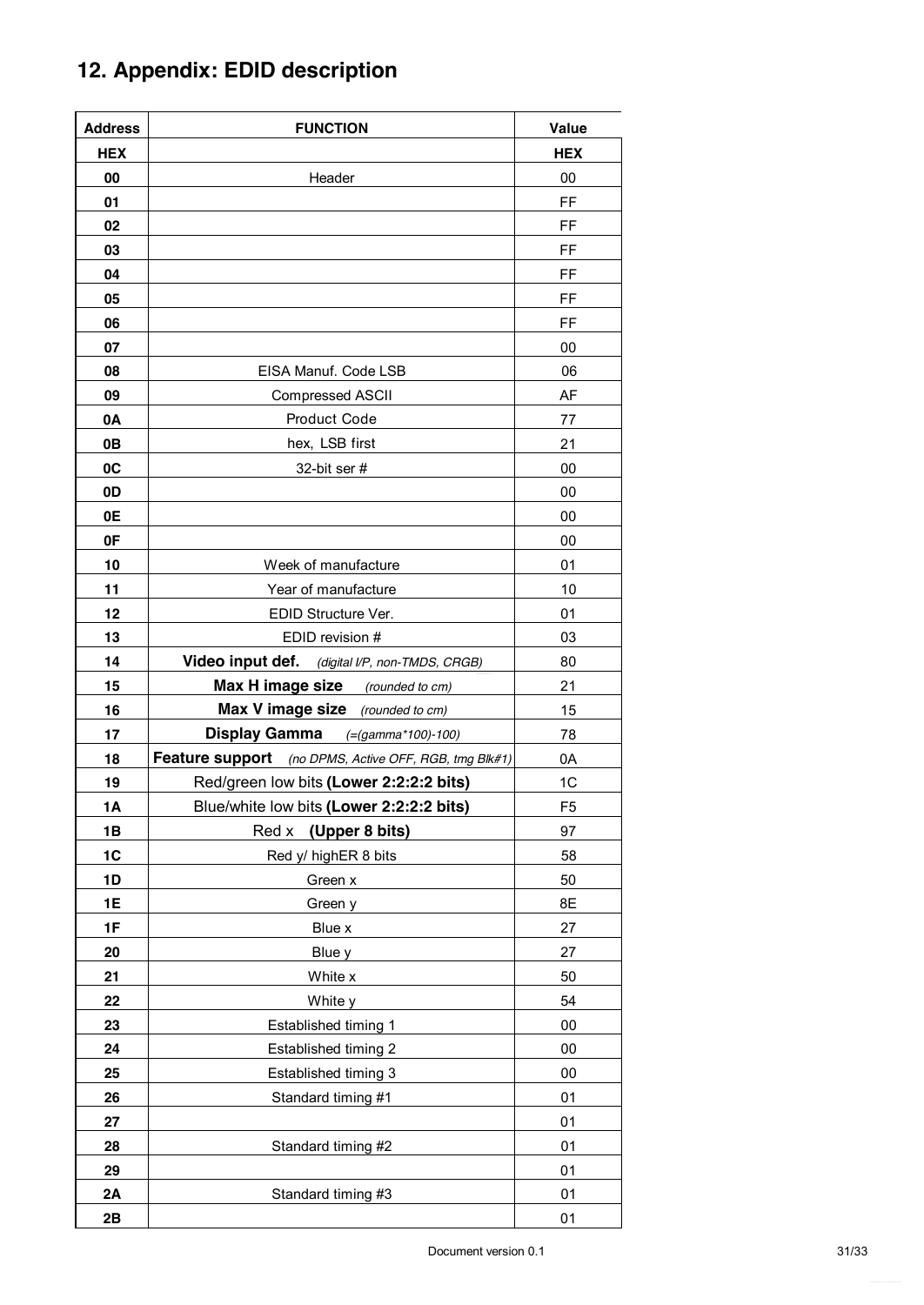| 2C | Standard timing #4                                   | 01             |
|----|------------------------------------------------------|----------------|
| 2D |                                                      | 01             |
| 2E | Standard timing #5                                   | 01             |
| 2F |                                                      | 01             |
| 30 | Standard timing #6                                   | 01             |
| 31 |                                                      | 01             |
| 32 | Standard timing #7                                   | 01             |
| 33 |                                                      | 01             |
| 34 | Standard timing #8                                   | 01             |
| 35 |                                                      | 01             |
| 36 | Pixel Clock/10000 LSB                                | 9E             |
| 37 | Pixel Clock/10000<br><b>USB</b>                      | 25             |
| 38 | Horz active Lower 8bits                              | A <sub>0</sub> |
| 39 | Horz blanking Lower 8bits                            | 40             |
| 3A | HorzAct:HorzBlnk<br>Upper 4:4 bits                   | 51             |
| 3В | Vertical Active Lower 8bits                          | 84             |
| 3C | Vertical Blanking Lower 8bits                        | 0C             |
| 3D | Vert Act: Vertical Blanking<br>(upper 4:4 bit)       | 30             |
| 3E | HorzSync. Offset                                     | 40             |
| 3F | HorzSync. Width                                      | 20             |
| 40 | VertSync.Offset: VertSync.Width                      | 33             |
| 41 | Horz‖ Sync Offset/Width Upper 2bits                  | 00             |
| 42 | Horizontal Image Size Lower 8bits                    | 4B             |
| 43 | Vertical Image Size Lower 8bits                      | <b>CF</b>      |
| 44 | Horizontal & Vertical Image Size (upper 4:4 bits)    | 10             |
| 45 | Horizontal Border (zero for internal LCD)            | 00             |
| 46 | Vertical Border (zero for internal LCD)              | 00             |
| 47 | Signal (non-intr, norm, no stero, sep sync, neg pol) | 18             |
| 48 | Detailed timing/monitor                              | $00\,$         |
| 49 | descriptor #2                                        | 00             |
| 4A |                                                      | 00             |
| 4B |                                                      | 0F             |
| 4C |                                                      | 00             |
| 4D |                                                      | 00             |
| 4E |                                                      | 00             |
| 4F |                                                      | 00             |
| 50 |                                                      | 00             |
| 51 |                                                      | 00             |
| 52 |                                                      | 00             |
| 53 |                                                      | 00             |
| 54 |                                                      | 00             |
| 55 |                                                      | 00             |
| 56 |                                                      | 00             |
| 57 |                                                      | 00             |
| 58 |                                                      | 00             |
| 59 |                                                      | 20             |
| 5A | Detailed timing/monitor                              | 00             |
| 5B | descriptor #3                                        | 00             |
| 5C |                                                      | 00             |